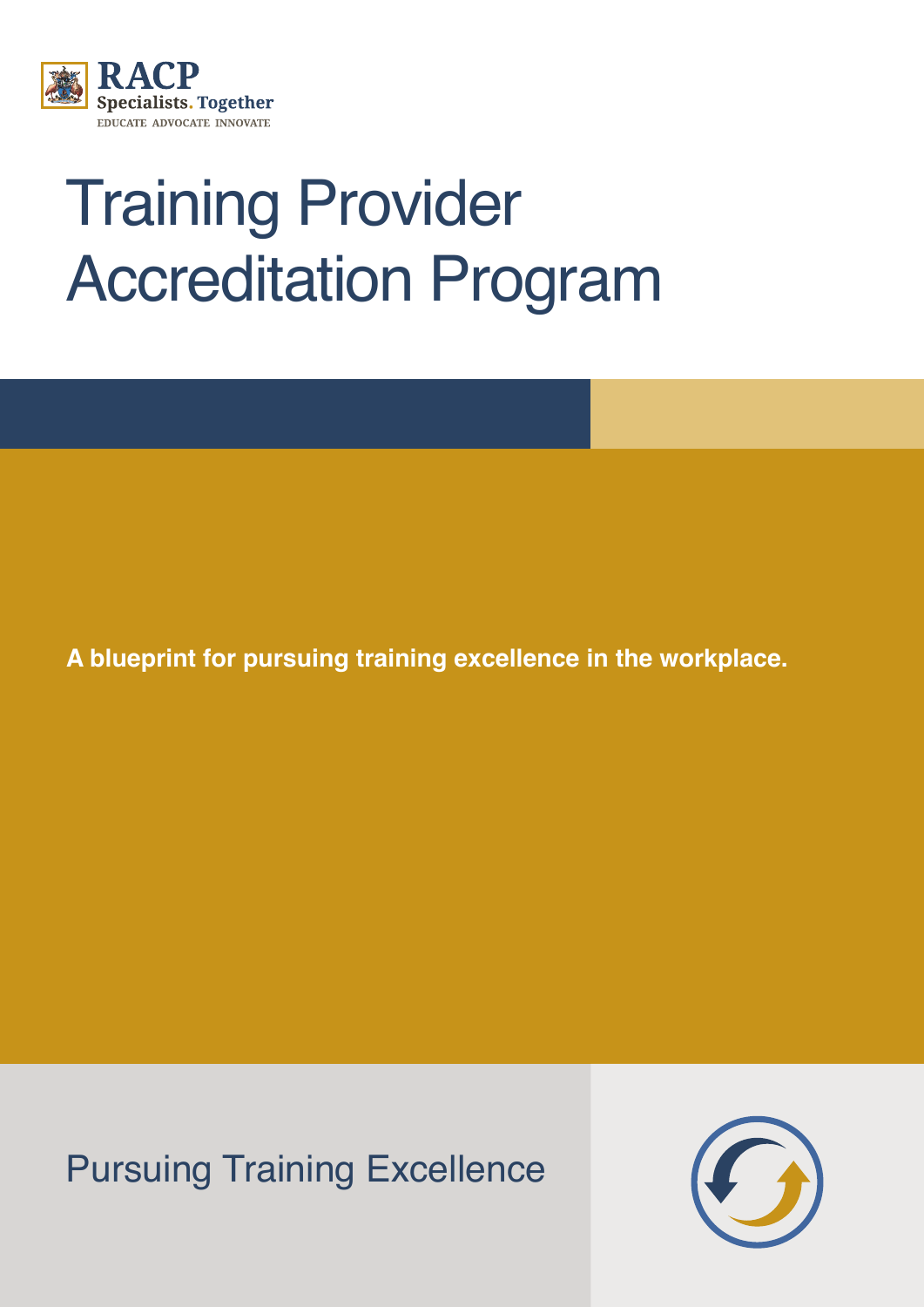## Acknowledgements

In 2016, the Royal Australasian College of Physicians (RACP) conducted a review of its Training Provider Accreditation Program. This process has produced a robust program that will accredit Training Programs, Settings and Networks offering physician training in Australia and New Zealand.

The RACP would like to acknowledge the Australian, New Zealand and international medical training accreditation agencies whose work and experiences have influenced the development of this accreditation program.

The RACP would also like to thank all collaborators in the development of the Training Provider Accreditation Program, in particular the Working Group Chair and members who made a significant contribution to the program's development.

## Working Group Members

Associate Professor David Watson AM FRACP (Chair) Professor Michael Ackland PSM FAFPHM Dr Pita Birch FRACP Dr Gavin Chin FAFRM Dr Paul Huggan FRACP Dr Garry Inglis FRACP

Dr Kate Kearney

Associate Professor Alistair Reid FRACP

Dr Stephen Robinson FRACP

Dr May Wong

Associate Professor Michael Woodward AM FRACP

Associate Professor Solomon Yu FRACP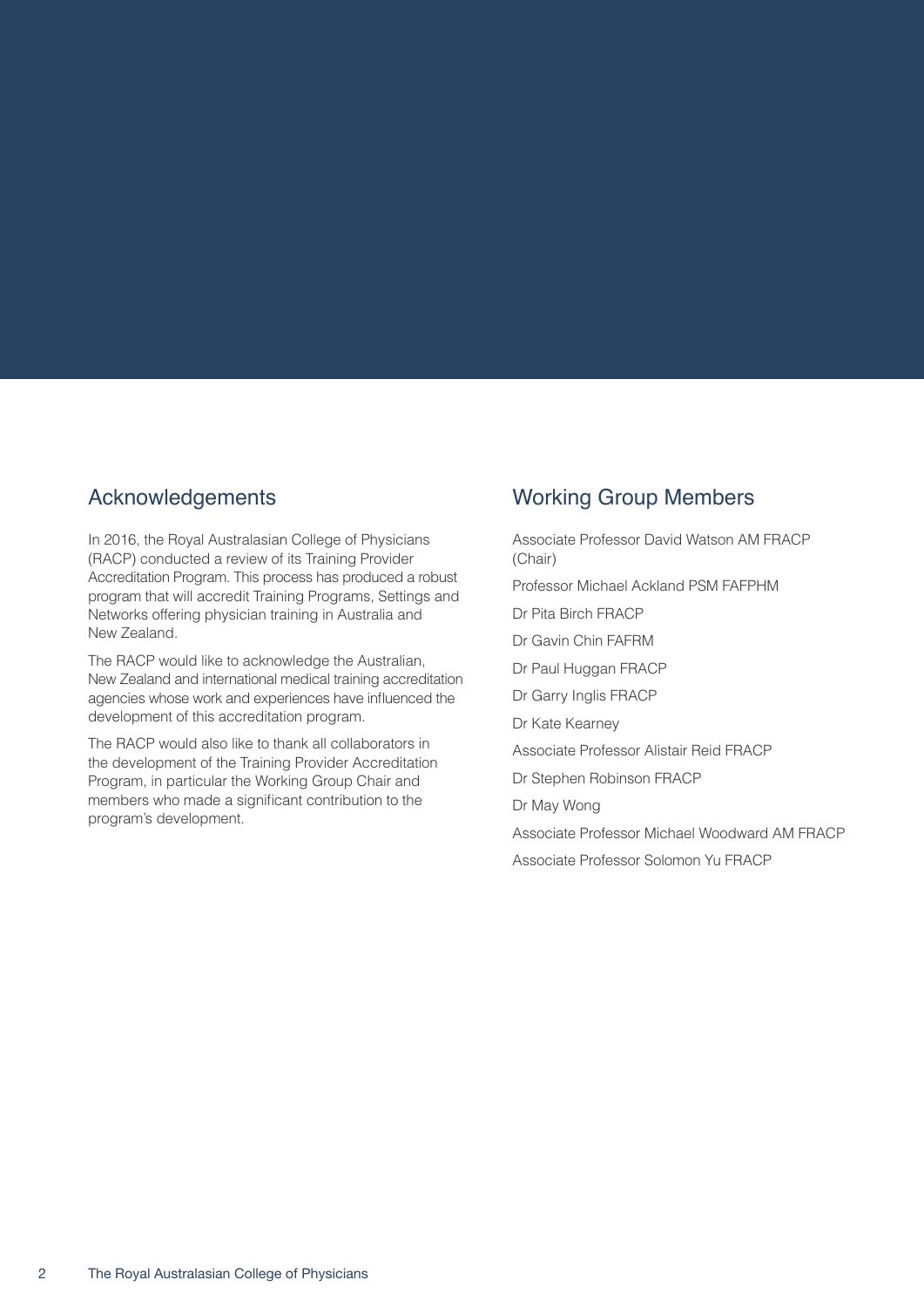## **Contents**

| <b>Introduction</b>               | 4              |
|-----------------------------------|----------------|
| <b>The Program</b>                | 6              |
| <b>The Foundations</b>            | 7              |
| Definition                        | $\overline{7}$ |
| Purpose                           | $\overline{7}$ |
| Objectives                        | $\overline{7}$ |
| Regulatory framework              | $\overline{7}$ |
| <b>The Framework</b>              | 8              |
| Principles                        | 8              |
| Approach                          | $\mathcal{G}$  |
| Accreditation dimensions          | 9              |
| Scope of assessment               | 9              |
| Governance                        | 10             |
| Roles and responsibilities        | 11             |
| <b>The Standards</b>              | 12             |
| Objectives                        | 12             |
| Principles                        | 12             |
| Standards framework               | 13             |
| Themes                            | 14             |
| <b>The Cycle</b>                  | 16             |
| Self-assessment                   | 17             |
| External assessment               | 17             |
| External validation               | 17             |
| Reporting                         | 17             |
| Monitoring                        | 17             |
| <b>The Administration</b>         | 18             |
| <b>Accreditation Process</b>      | 18             |
| Quality assurance and improvement | 20             |
| Assessment team                   | 21             |
| Services and support              | 21             |
| <b>Definitions</b>                | 22             |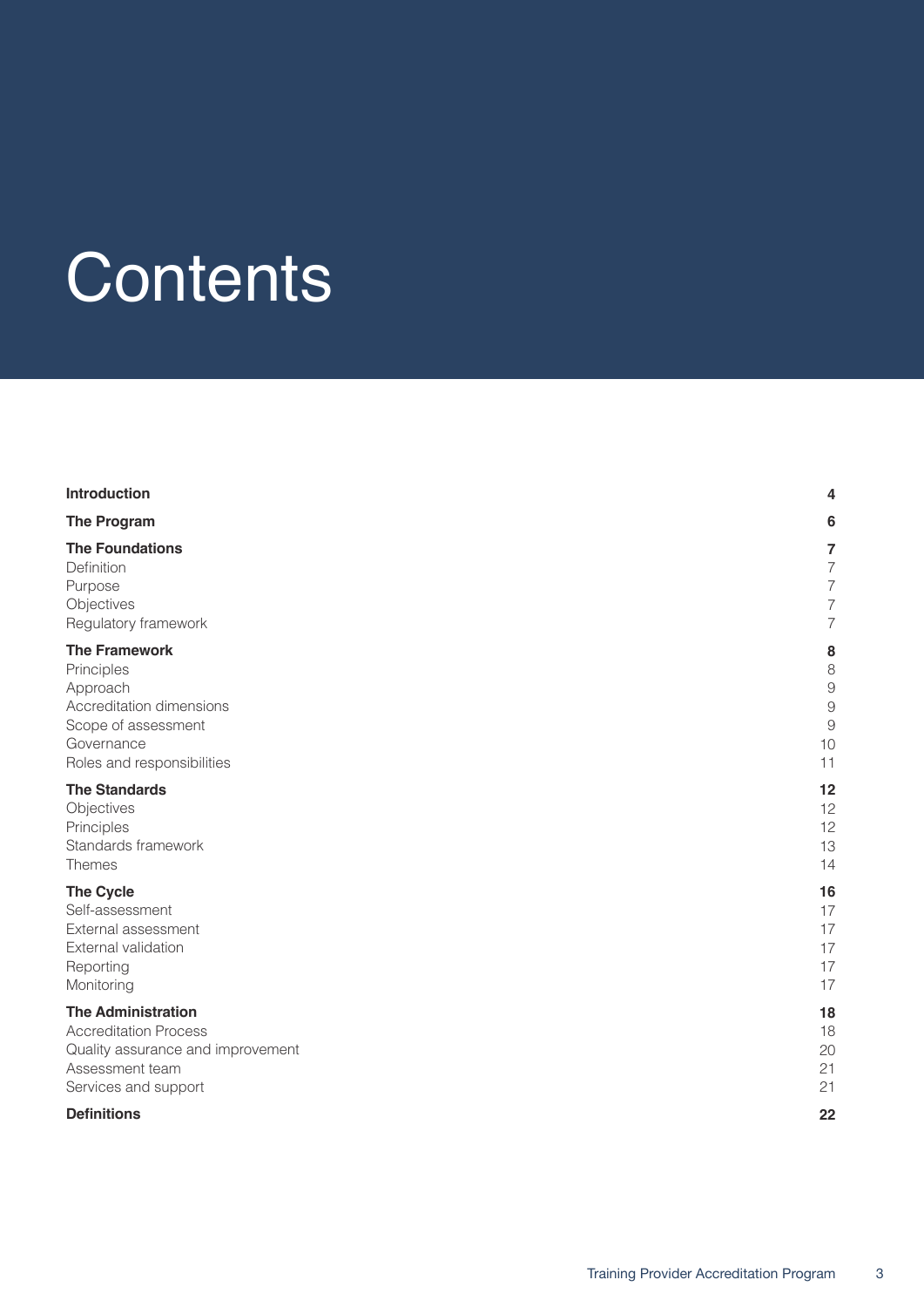## Introduction

## Purpose

This document outlines the RACP's vision for its new accreditation program and is a blueprint for pursuing training excellence in the workplace.

The RACP has commenced delivery on this program and is developing and consulting on the various components. These include the accreditation standards, governance cycle and accreditation policy. Figure 1 summarises the work streams currently in development or to be developed for the pilot.

## **Background**

The RACP has the authority to maintain standards for physician workplace training, delegated from the Medical Board of Australia (MBA) through the Australian Medical Council (AMC) and the Medical Council of New Zealand (MCNZ). The RACP accreditation program provides a framework for the assessment and recognition of Training Providers and has accredited Training Providers since the late 1980s.

Comprehensive and thorough training is essential for developing an effective, flexible and safe medical workforce, which can adapt to changes in medical science and practice. Training is delivered primarily through participation in supervised work-based activities with specialist physicians.

The RACP sets the standard of competence for each Training Program it offers through a curriculum. A Training Provider translates the curriculum content into a program of work-based learning. This enables each trainee to meet training requirements and complete the assessments. Accreditation assures the RACP, and the authorities that delegate the responsibility, that training is delivered to a standard that results in the development of competent physicians.

Accreditation Renewal commenced in 2015, to develop a comprehensive, RACP-wide strategy and program for accrediting Training Providers, that can:

- link explicitly to RACP curricula
- streamline and coordinate processes
- provide flexibility to accredit a range of settings
- assess Training Providers' capacity to train.

The Accreditation Renewal Working Group carried out an extensive review of the literature and accreditation practices nationally and internationally, which identified compelling reasons for the change. The Working Group subsequently developed an accreditation program, which is informed by the literature review and incorporates approaches and components of best practice.

Our goal is to implement an accreditation program that promotes high quality workplace training which develops competent physicians that deliver safe and effective healthcare to patients, now and in the future.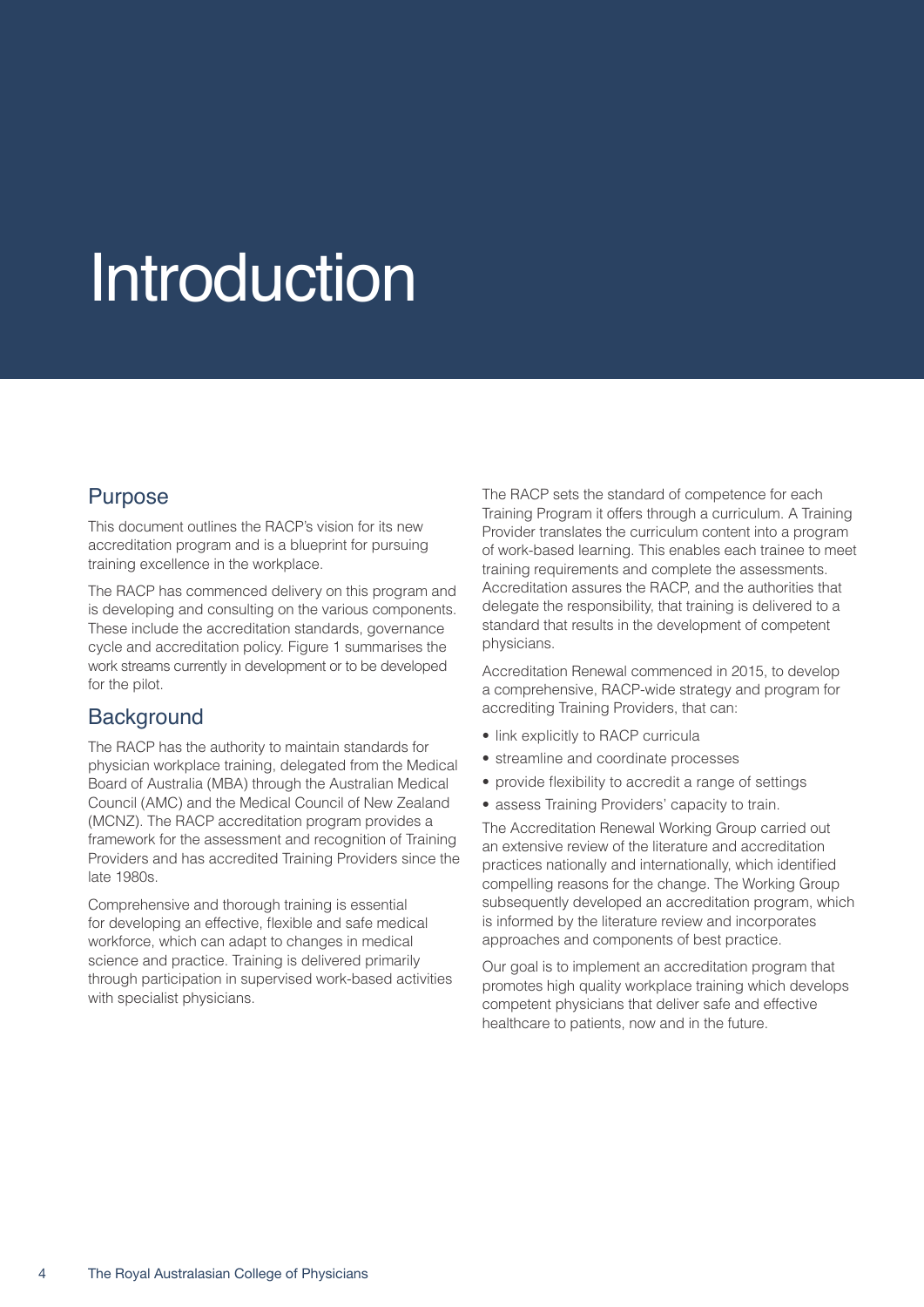

Figure 1. Accreditation renewal work streams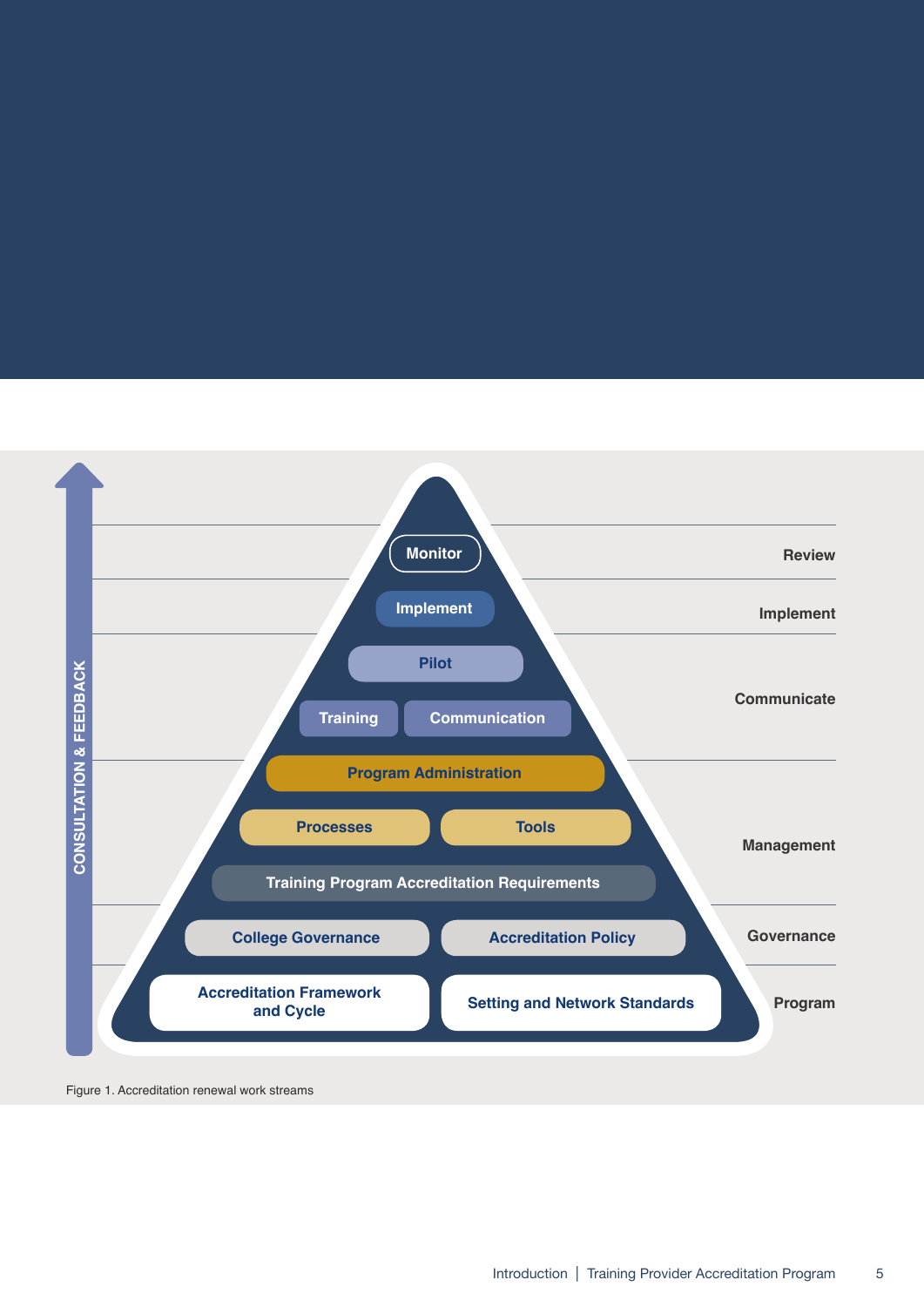## The Program

The Accreditation Program is illustrated in Figure 2. It captures the main components of the program and their relationships. It is applicable to all RACP Training Programs.

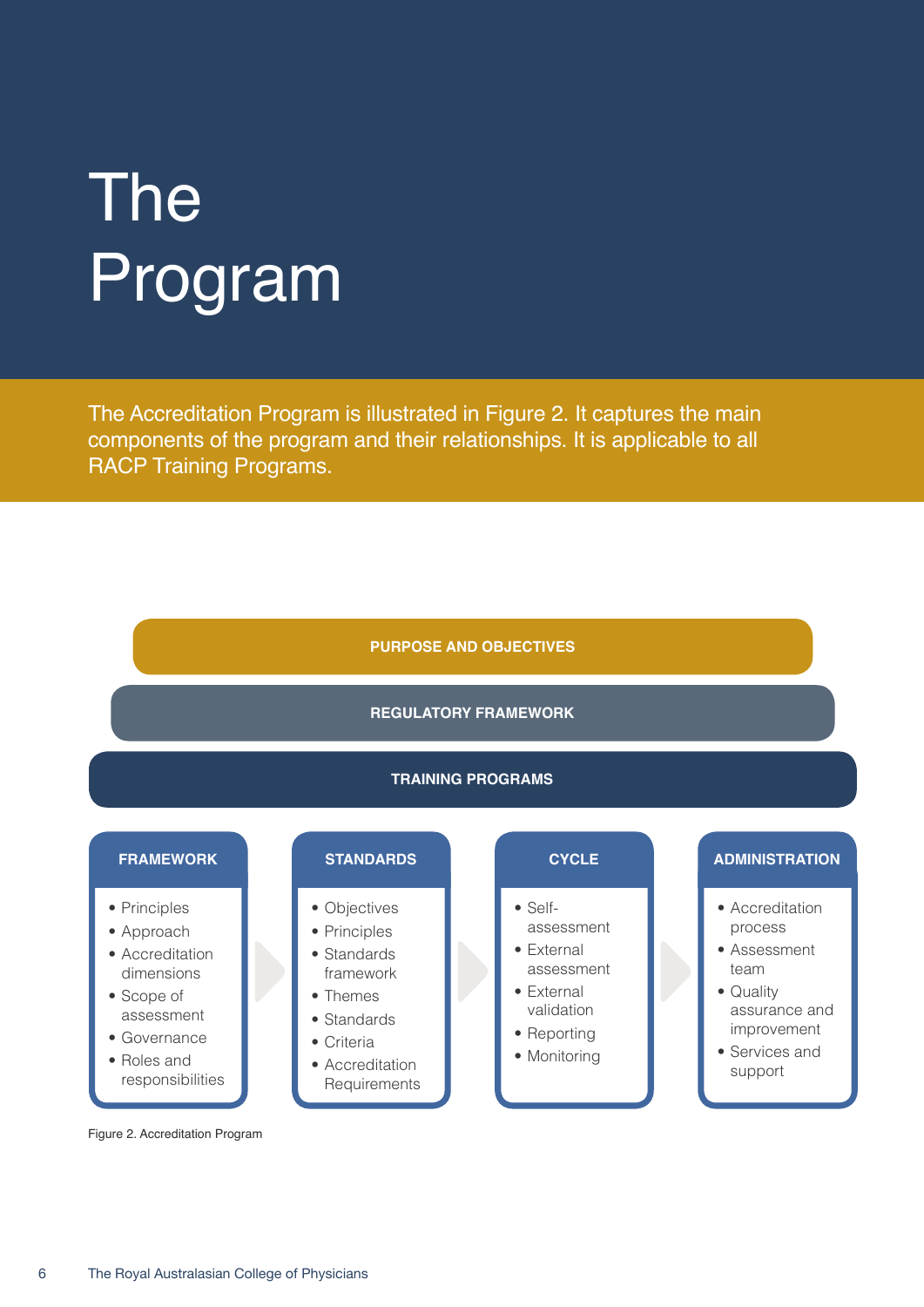## The **Foundations**

## What is accreditation?

Accreditation is a cyclic, multi-staged evaluation process which uses an independent review to identify the level of congruence between practice and standards. Accreditation confirms that a Training Provider has met the standards and provides appropriate training.

## What is the purpose of accreditation?

Accreditation promotes the delivery of high-quality training, which results in competent physicians who provide high-quality patient care.

## What are the objectives of accreditation?

- to assess whether workplace training is likely to develop competent physicians who deliver safe and effective health care to patients, now and into the future
- safeguard trainees and trainee-delivered patient care
- promote high-quality learning that integrates medical practice, training and research in an optimal environment
- support quality teaching and supervision
- enable the medical profession to reflect on training practices and continuously improve
- provide transparent information to trainees that informs training choices.

## What is the regulatory framework in Australia and New Zealand?

#### **Australia**

The *Health Practitioner Regulation National Law Act 2009* requires the Medical Board of Australia (MBA) to have a national registration and accreditation scheme. The MBA delegates its accreditation function to the Australian Medical Council (AMC). The RACP and its Training Programs are accredited by the AMC. Standard 8.2<sup>1</sup> sets the requirement for accreditation of workplace training by the RACP.

The RACP is required to have standards and a process to assess, accredit and recognise Training Providers and workplace training. The RACP is expected to outline the training requirements to Training Providers and assess whether they provide these experiences.

It can be argued that accreditation criteria can indirectly restrict the number of physicians able to practise, which can be seen as an anti-competitive action. The Australian Competition and Consumer Commission has indicated that the public benefit of accreditation outweighs the detriment when standards are defensible, not overly restrictive and support professional standards. The RACP can advise on the capacity to train by determining standards which assess the factors that support training.

#### **New Zealand**

The *Health Practitioners Competence Assurance Act 2003*  requires the Medical Council of New Zealand (MCNZ) to certify that a physician is competent to practise. The MCNZ accredits the RACP and its Training Programs in conjunction with the AMC.

Anti-competitive action is described in the *New Zealand Commerce Act 1986* and like the *Australian Competition and Consumer Act 2010,* has avenues for granting exemptions when public benefit outweighs detriment.

<sup>1</sup> AMC 2015, Standards for Assessment and Accreditation of Specialist Medical Education Program and Professional Development Programs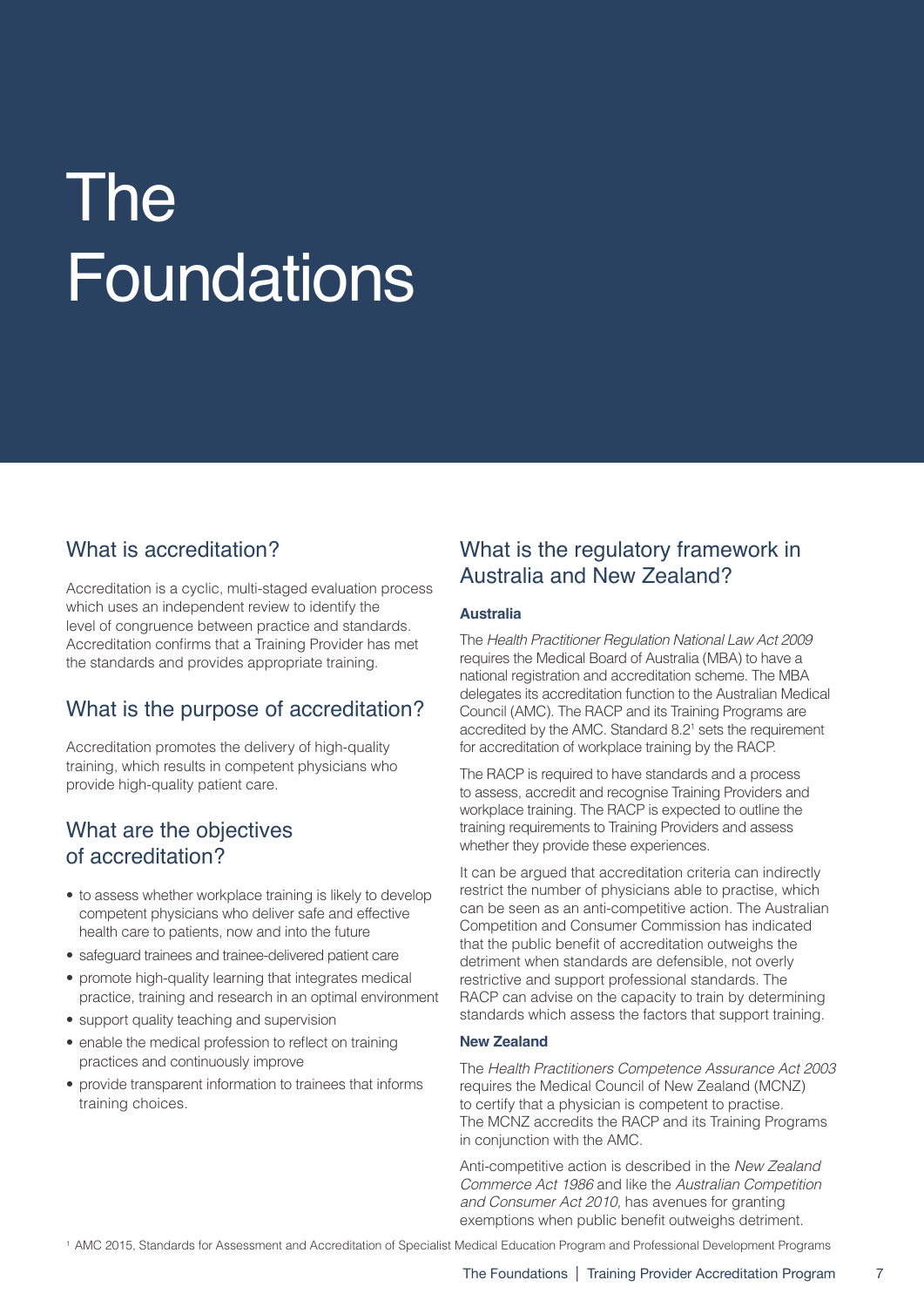## The **Framework**

The framework captures the scope of the accreditation function. The current environment requires the RACP to be both accountable and innovative with respect to training.

## Principles for accreditation

#### **Focused on training**

The RACP assesses workplace characteristics and training functions which influence the trainee's ability to achieve learning outcomes. Improvement, quality and best practice training are acknowledged. Less satisfactory practices are identified, and recommendations are made for improvement.

#### **Supportive of patient safety and quality care**

Patient safety and quality of care are paramount. The RACP will not support training in environments where safety and care are not adequately protected.

#### **Flexible**

The RACP takes into consideration training, Training Provider, environment and service diversity.

#### **Proportionate**

When requiring improvements, consideration will be given to the training environment, risk level and cost.

#### **Independent and accountable**

Accreditation decisions are independent of external and internal influence and consistent with assessment findings. They are based on evidence, clear, predictable, consistent, publicly available, equitable and fairly represented. Real or perceived conflicts of interest on the part of assessors and committee members are recognized and managed appropriately.

#### **Transparent**

Accreditation information is published. Written and verbal quidance is provided. The accreditation program is guided by principles, a code of conduct and conflict of interest policies.

#### **Effective**

The accreditation program has sound governance, sustainable resources and effective processes.

#### **Relevant**

Accreditation is responsive to changes in training. The RACP reviews its accreditation program regularly, and participates in accreditation projects, research and stakeholder consultation.

#### **Collaborative**

The RACP undertakes accreditation respectfully and collaboratively. Effective communication occurs between the RACP, Training Providers, jurisdictions and trainees. Trainees are central to the accreditation process, and their opinions are respected.

#### **Coordinated**

The accreditation program is streamlined and coordinated to reduce administrative burden.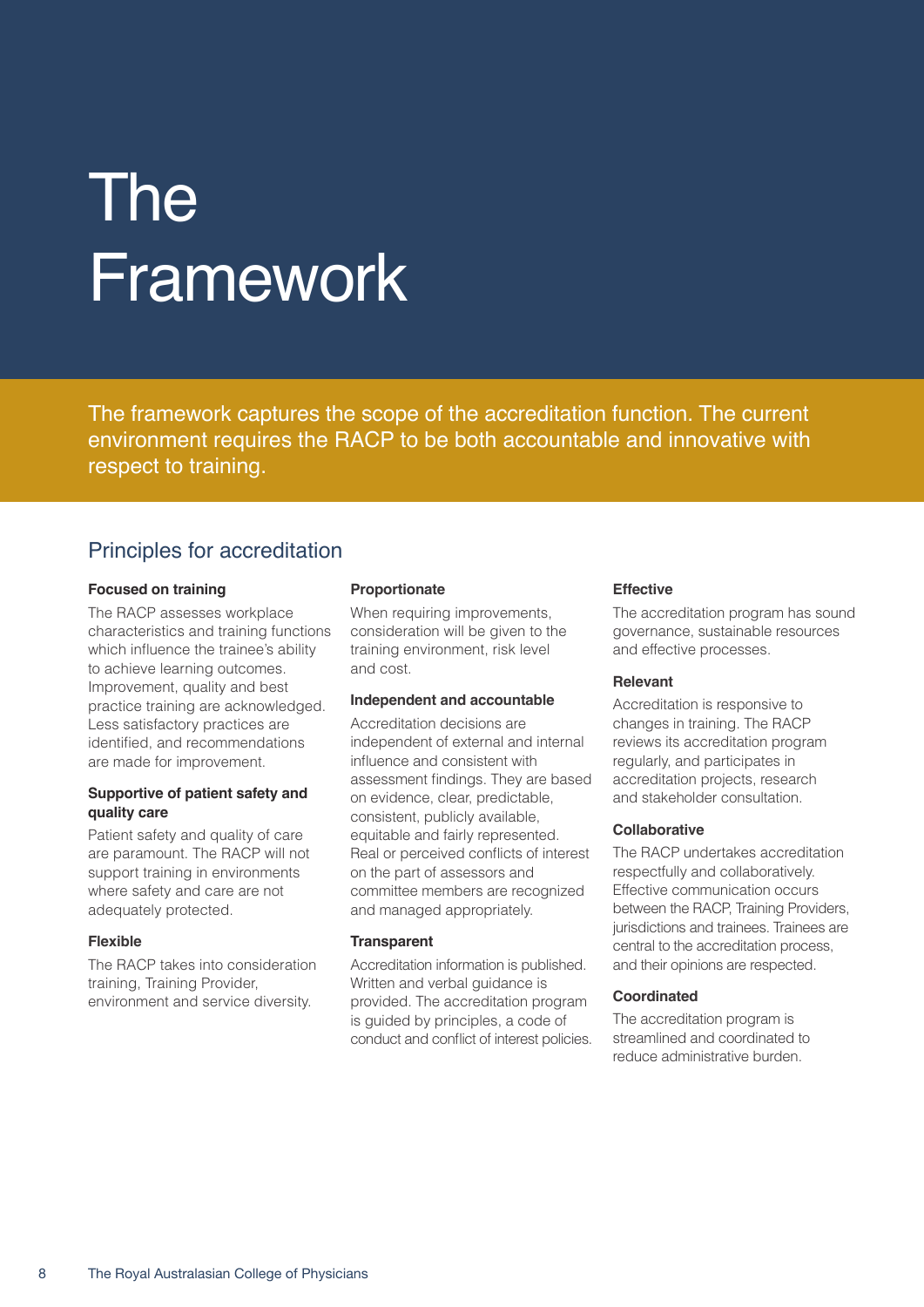## Approach

A hybrid approach has been taken with accreditation to encourage high-performing Training Providers to innovate while continuing to raise the performance of other Training Providers. The approach improves accountability by investigating and enforcing delivery of quality training, and supports improvement through:

- a broad scope of assessment
- generic broad standards
- emphasis on self-reflection
- support for innovative ways to deliver training and meet the standards
- new approaches to data and information collection
- promoting and sharing good practice
- involving trainees and key stakeholders
- summarised accreditation reports on the RACP website

### Accreditation dimensions

The *Training Provider Standards* describe the requirements for the workplace training system and Training Programs delivered by the Training Provider. The assessment of the training system reviews:

- the level of support the Training Provider gives to physician training, focused on
	- the learning environment and culture
	- training management
	- training support
- delivery of the Training Program, focused on
	- curriculum delivery
	- supervision
	- assessment

The accreditation program only considers aspects of service delivery or trainee employment that enhance and influence training or its outcomes.

## Scope of assessment

The accreditation program assesses the training framework as described in Figure 3. In accordance with the *Training Provider Standards*, the program will accredit a:

- Network by assessing the coordination and management of an Integrated Training Program across Settings
- Setting by assessing the training system that supports the delivery of training
- Training Program by assessing the delivery of a Training Program and its rotation(s).

Training Providers have established governance frameworks that enable them to be accountable for workplace training. Training Programs and their rotations are not separately constituted entities, so settings are accountable for the training offered in Training Programs. When seeking accreditation, Networks and Settings enter into an agreement with the RACP that requires them to fulfil their roles and responsibilities.

### **Training Network**

A collective of Training Settings with a formal agreement, that work together to coordinate the delivery of an Integrated Training Program(s).

#### **Training Setting**

A separately constituted health service that is responsible for the governance, administration and financial management of a service unit(s) providing health care and training.

#### **Training Program**

A formal alignment of work-based experiential (rotations), social and formal learning activities that delivers a curriculum.

#### **Rotation**

Placement of a trainee within a service for a fixed time period for the purposes of training.

Figure 3. Components of the training framework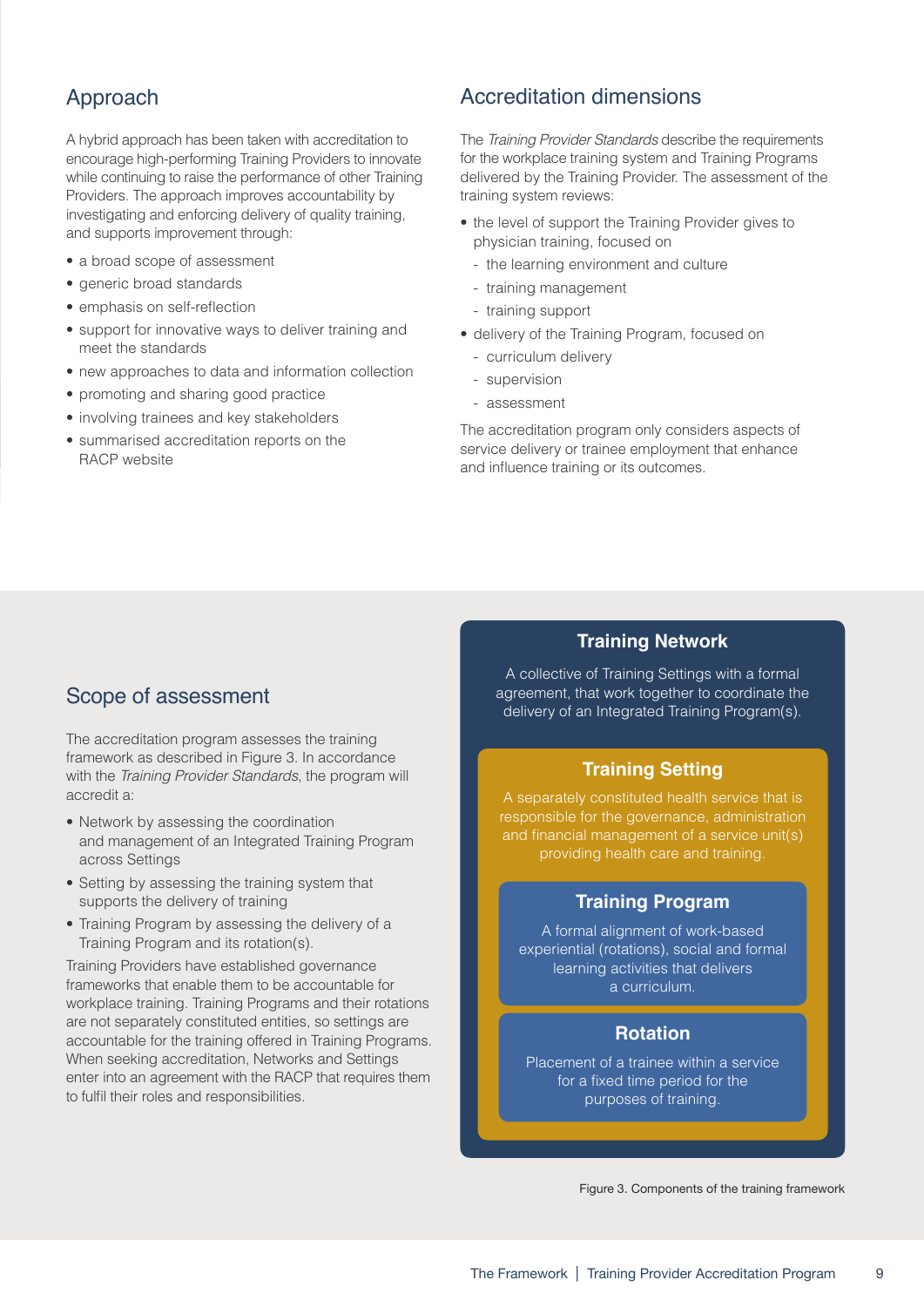## Governance

A single College Committee will oversee Accreditation, reporting to the College Education Committee.



Figure 4. Accreditation governance framework

#### **The College Committee for Accreditation:**

- makes training system accreditation decisions
- develops standards
- develops and monitors the accreditation program to maintain alignment with the curriculum
- develops the accreditation process and accompanying documentation
- selects, trains, and evaluates assessors
- evaluates and improves the accreditation program.

The College Committee for Accreditation predominantly contains Fellows. It can also include trainees, educationalists, and jurisdictions or medical administrators to capture relevant perspectives.

Decisions by the committee are subject to review and appeal<sup>2</sup>.

Multiple Training Programs mean that each specialty has a role in accreditation. Specialty representatives review rotation descriptions and accreditation reports, and provide Training Program decisions to the College Committee for Accreditation. Figure 4 outlines the accreditation governance framework.

<sup>2</sup> via the RACP Reconsideration, Review and Appeal policy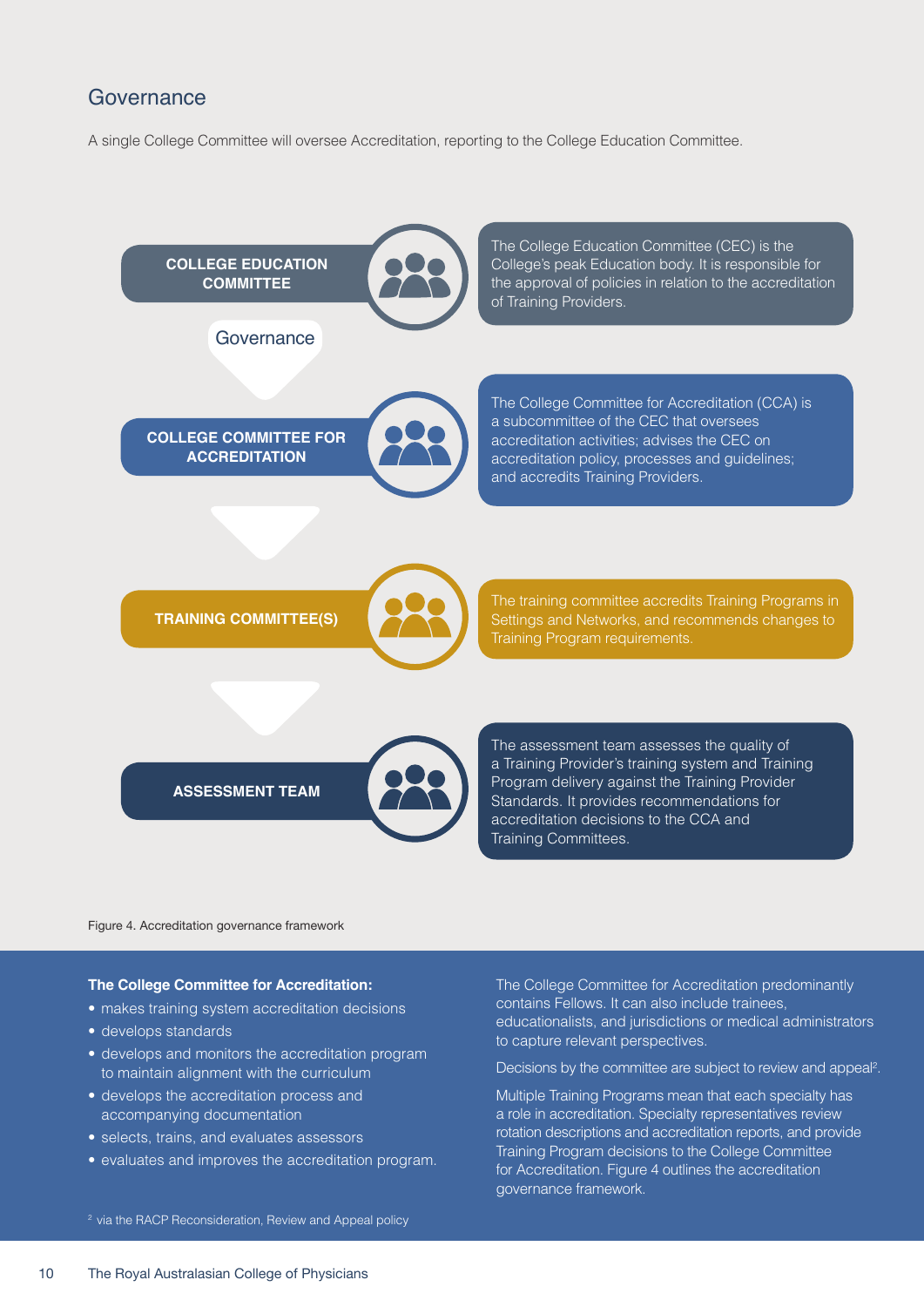## Roles and responsibilities

The RACP determines the training standards and curriculum for each Training Program and supports these with resources and policies. The RACP uses accreditation to establish if training is being delivered effectively. The Training Provider must demonstrate a willingness to train and actively engage in accreditation. Figure 5 outlines the accreditation roles and responsibilities.



Figure 5. Roles and responsibilities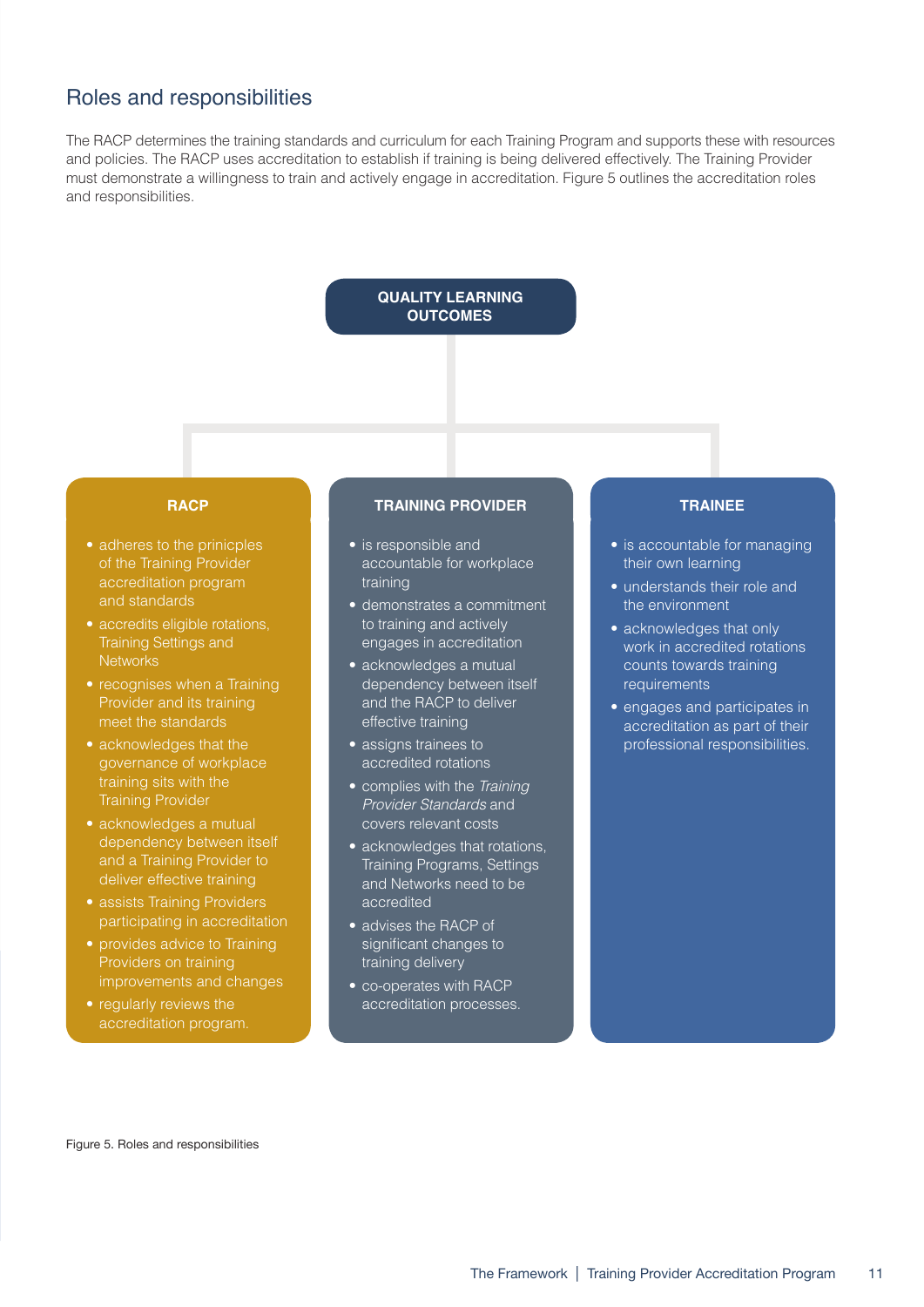## The **Standards**

## **Objectives**

In alignment with the Australian Health Ministers' Advisory Council and the Committee of Presidents of Medical Colleges Agreed Domains, Standards and Criteria, the RACP standards address training functions considered important for training and quality patient care. The standards:

- link to the learning outcomes of Training Programs
- advocate for trainees to receive the supervision and opportunities to develop the appropriate knowledge, skills, and behaviours to deliver high-quality patient care
- support a wide range of training opportunities aligned to the curriculum requirements
- promote the health, wellbeing, and interests of trainees and supervisors.

## Standard principles

#### **Relevant**

Standards align to training and support quality patient care.

#### **Improve Quality**

Standards promote quality improvement.

#### **Flexible**

Standards are sufficiently generic to accommodate most specialties, Training Providers and training opportunities.

#### **Optimal**

The standards are kept to the minimum number needed to deliver optimal outcomes.

#### **Accountable**

Standards are objective, measurable, justifiable and evidence-based where possible.

#### **Current**

Standards reflect training practice and are regularly reviewed.

#### **Transparent**

Standards are predetermined, understandable, agreed upon, achievable, and public.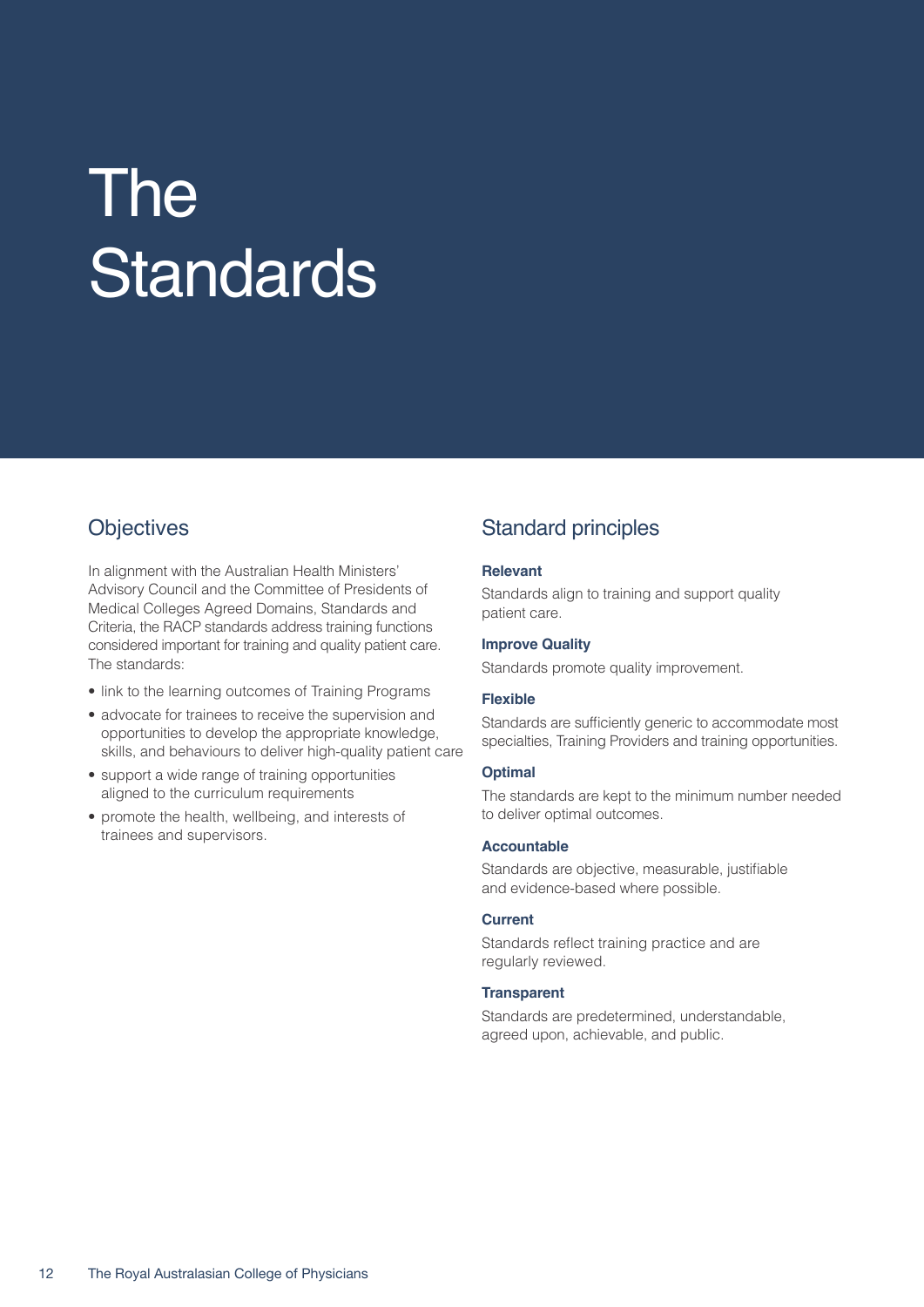## Standards framework

The standards are broad statements which enable Training Provider autonomy, improvement and innovation. They are reviewed every four years and can be modified during the accreditation cycle.

The standards are presented in a framework to guide a Training Provider, and provide the foundations and organisational arrangements of quality training.

The standards set out the level of quality expected from Training Networks and Settings responsible for physician training. Standards are common across Training Programs and apply to Basic Training, Advanced Training, and clinically focused Faculties and Chapters. This acknowledges that training is based on the same foundation.

The standards - comprising program and system standards - are grouped into themes that represent training functions. Each standard contains criteria, requirements, notes and evidence. Figure 6 illustrates the relationship between the components of the standards framework.

A Training Committee can elect to define and assign accreditation requirements, evidence and data to the standards to capture training components unique to their Training Program.

Some criteria and requirements may be less or not applicable. These differences will primarily be addressed through Training Program classification which reviews what opportunities an individual Training Program offers and determines the type of training a Setting can provide, and/or the maximum duration for which a trainee can be in the Setting. Training Providers can apply to have requirements deemed 'not applicable' to their Training system or Program.



Figure 6. Accreditation standards framework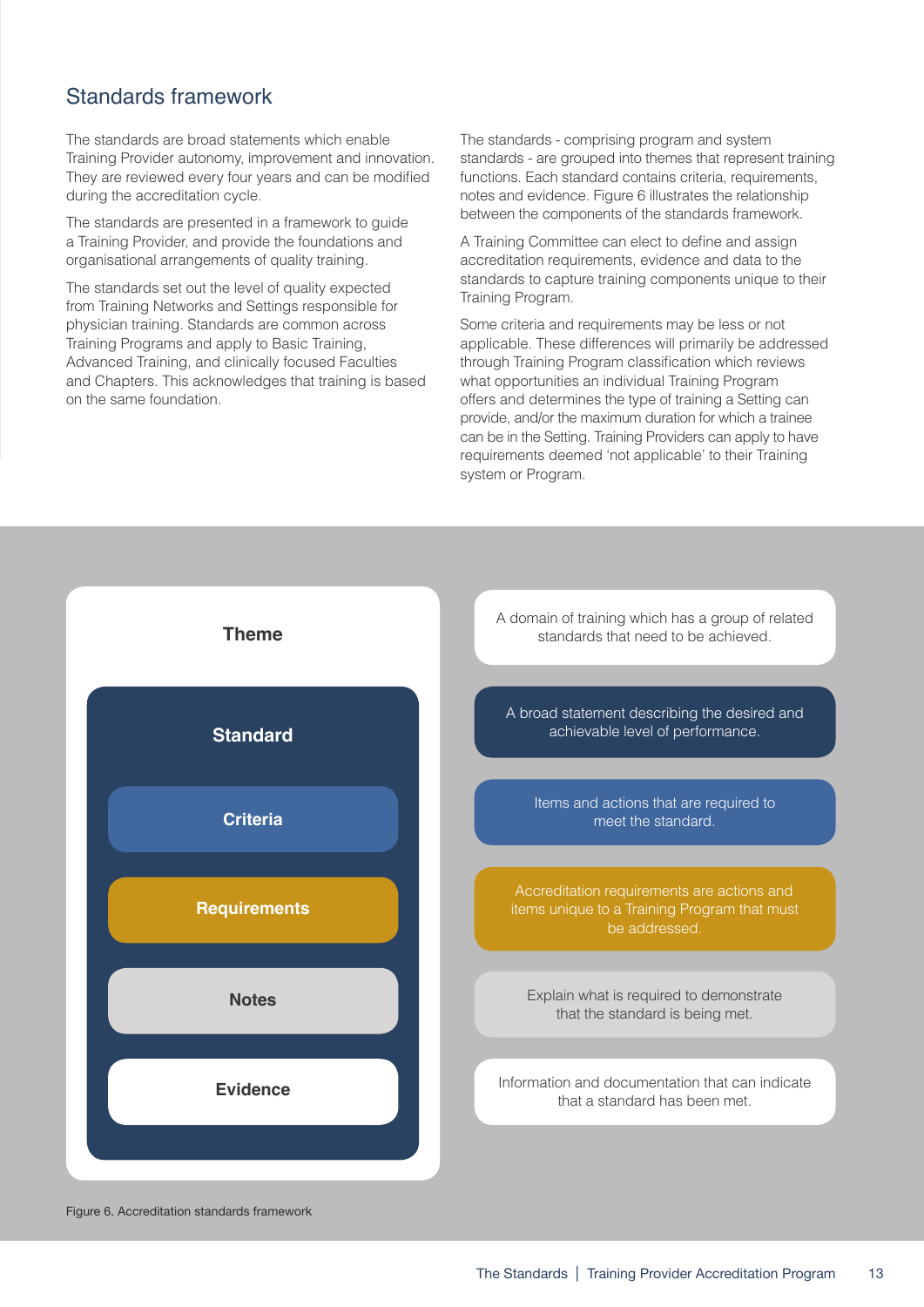## Themes

There are four themes that cover the distinct domains of training. Under each theme, there are several standards that capture the training functions of each domain.

#### **Environment and Culture**

The environment and culture supports the delivery of high quality care, trainee learning and educator leadership and supervision.

The environment exemplifies the RACP's Professional Practice Framework. The Training Provider delivers safe and high-quality medical practice, and is committed to training excellence.

#### **Training Oversight**

The Training Provider has effective leadership and training governance, which manages and improves physician training. A systematic and coordinated approach is used to deliver physician training. The training system, its structure and processes are effective and support training.

## **Standards**

#### **SAFETY AND QUALITY**

The environment and culture encourage safety – promoting behaviours and support the delivery of high-quality patient and population-centred care.

#### **LEARNING ENVIRONMENT**

The environment and culture value learning and support training.

#### **GOVERNANCE**

The Training Provider has a systematic approach to training responsibilities and relationships.

#### **TRAINING MANAGEMENT**

The Training Provider manages staff, resources and structures to deliver best practice training.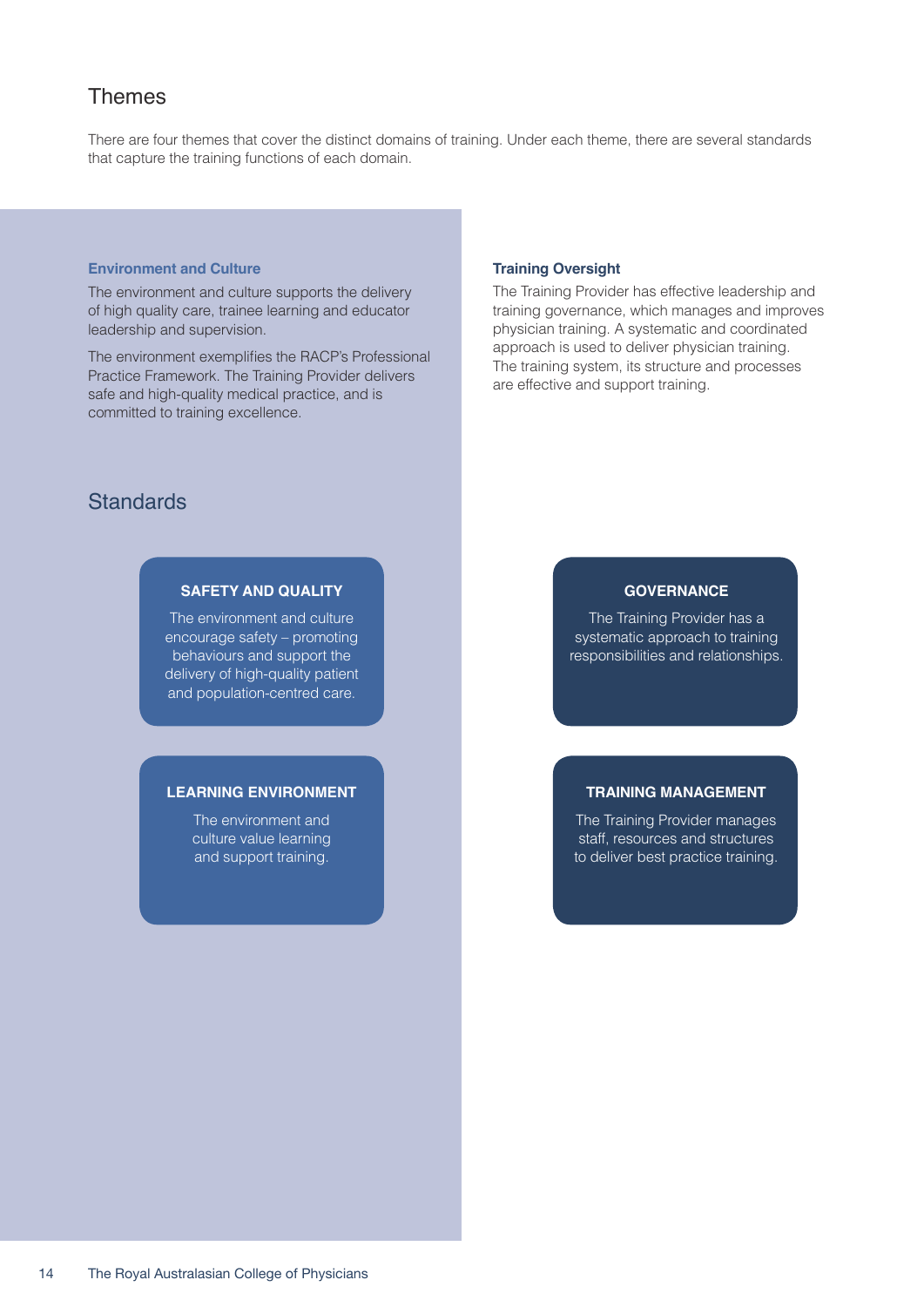#### **Training Support**

Educators involved in training have the necessary knowledge and skills for their role, are adequately resourced, receive help and have a high level of satisfaction with the training provided.

Trainees have a high-quality training experience and maintain their health and wellbeing.

#### **Curriculum Implementation**

The Training Provider successfully delivers the RACP's Curricula. This involves implementing the curricula, delivering appropriate high-quality assessments, ensuring trainees receive relevant work experience and that only those who demonstrate achievement of curriculum objectives graduate from the Training Program.

#### **EDUCATOR LEADERSHIP, SUPPORT AND WELLBEING**

Educators are skilled and supported in their teaching and leadership roles.

#### **TRAINEE SUPPORT AND WELLBEING**

positive and supportive training experience.

#### **CURRICULUM DELIVERY**

The curriculum is implemented so that Trainees achieve the learning outcomes and become independent, skilled physicians.

#### **SUPERVISION**

A high standard of supervision is provided to Trainees at all times.

#### **FEEDBACK AND ASSESSMENT**

Trainees receive effective feedback and robust assessment.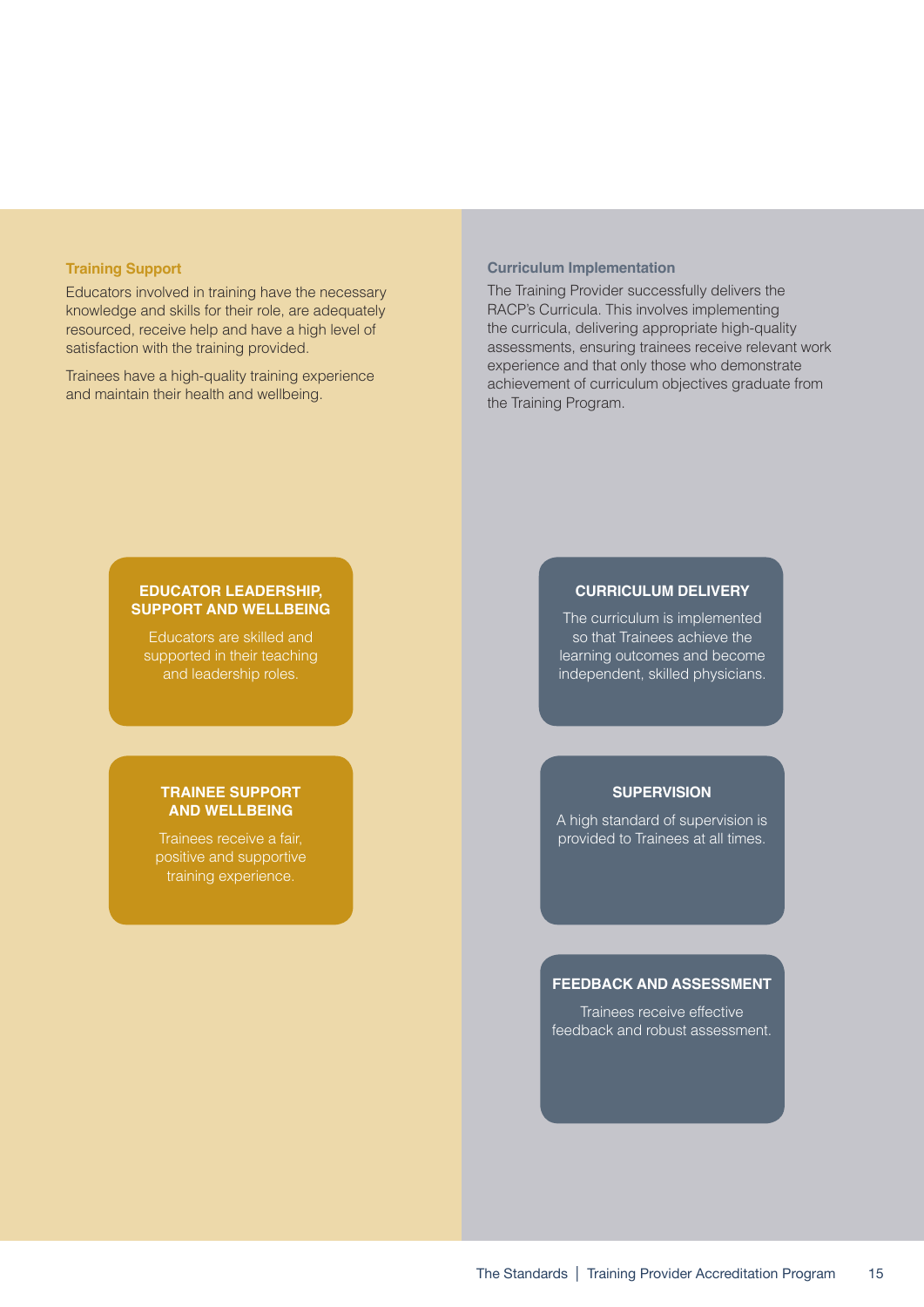# The **Cycle**

Accreditation involves an initial program of accreditation and is followed by cycles of accreditation. The cycle length is four years. The Cycle complies with Australian and New Zealand Medical Council requirements and consists of five stages. It is shown in Figure 7.



Figure 7. The accreditation cycle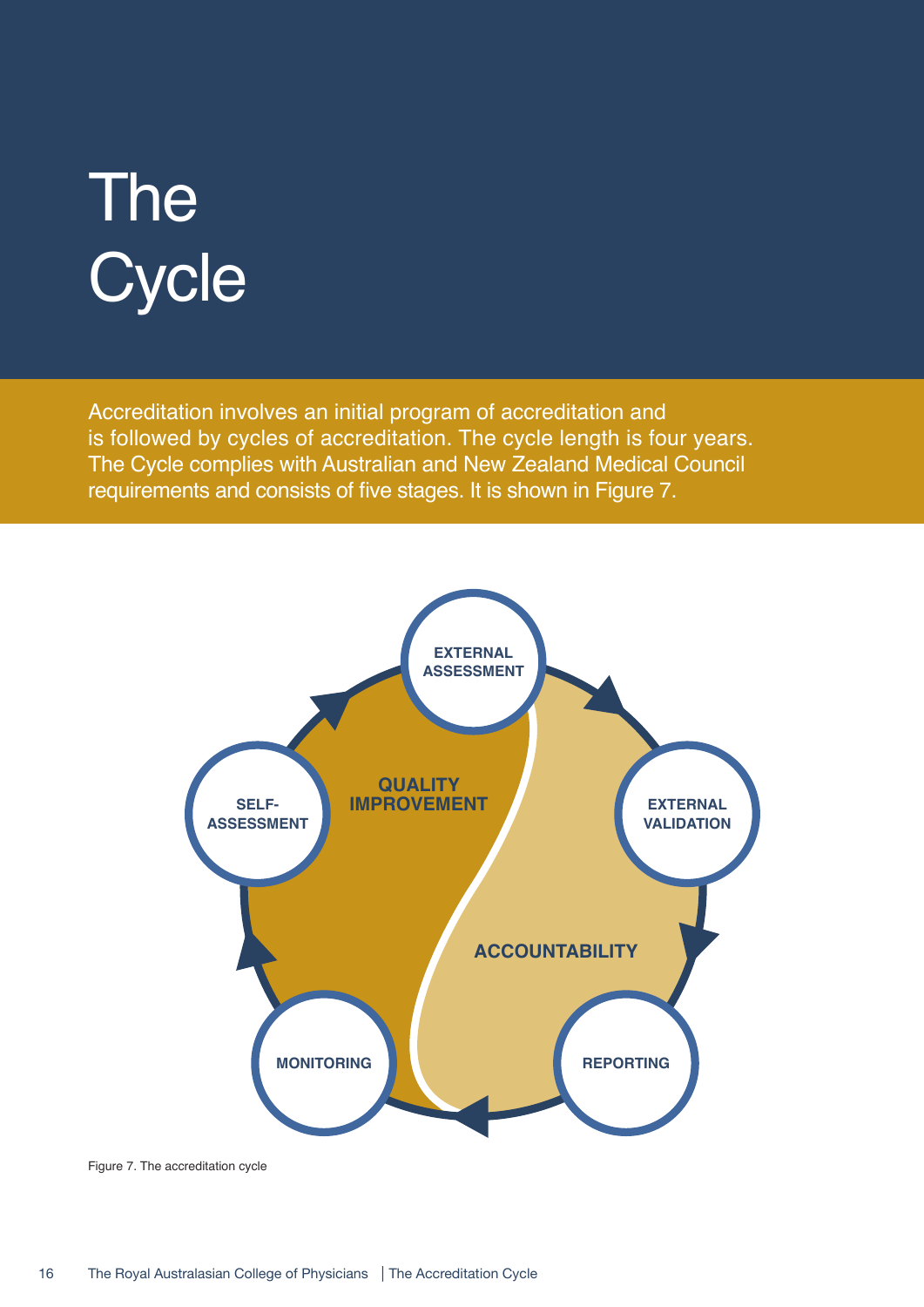## What does self-assessment involve?

The Training Provider reflects on its compliance with the standards, prepares a written response to describe this compliance, rates its performance, and provides evidence and data to substantiate the response.

## What does external assessment involve?

The RACP assesses a Training Provider's compliance with the standards by conducting visits or document reviews. Assessment teams visit the Training Provider to undertake accreditation of Training Programs, Settings and Networks. Document reviews are used for initial accreditation of rotations in accredited Training Programs and changes to previously accredited rotations.

A visit involves interviews, tours, reviews of training documents, trainee observations and external stakeholder feedback. A document review involves an assessment team reviewing the self-assessment tool and evidence. It can include interviews with relevant stakeholders via tele or video conference.

The external assessment involving a visit concludes with:

- communication of preliminary findings to the Training Provider at the end of the visit
- provision of a draft assessment report to the Training Provider to check for factual errors and/or provide additional information
- finalisation of the assessment report by the assessment team.

## What does external validation involve?

External validation is the decision-making stage of accreditation. Depending on the accreditation being sought external validation can involve:

- Training Program accreditation decisions by a training committee
- a Training Provider accreditation decision by the College Committee for Accreditation based on the assessment report and the training committees' accreditation decisions.

## What does reporting involve?

An accreditation report, including the decision and certificate, is provided to the Training Provider on satisfactory demonstration of compliance with the RACP *Training Provider Standards*. A list of accredited Training Providers and a summary report is available to trainees and Fellows on the RACP's website.

## What does monitoring involve?

Monitoring includes assessment of:

- Training Providers with conditions on their accreditation
- issues identified between external assessments
- Training Providers to annually maintain compliance with the standards.

Monitoring compliance includes Trainee and supervisor surveys, feedback to the RACP, progress reports and data collection. Identification of risks will result in further investigation.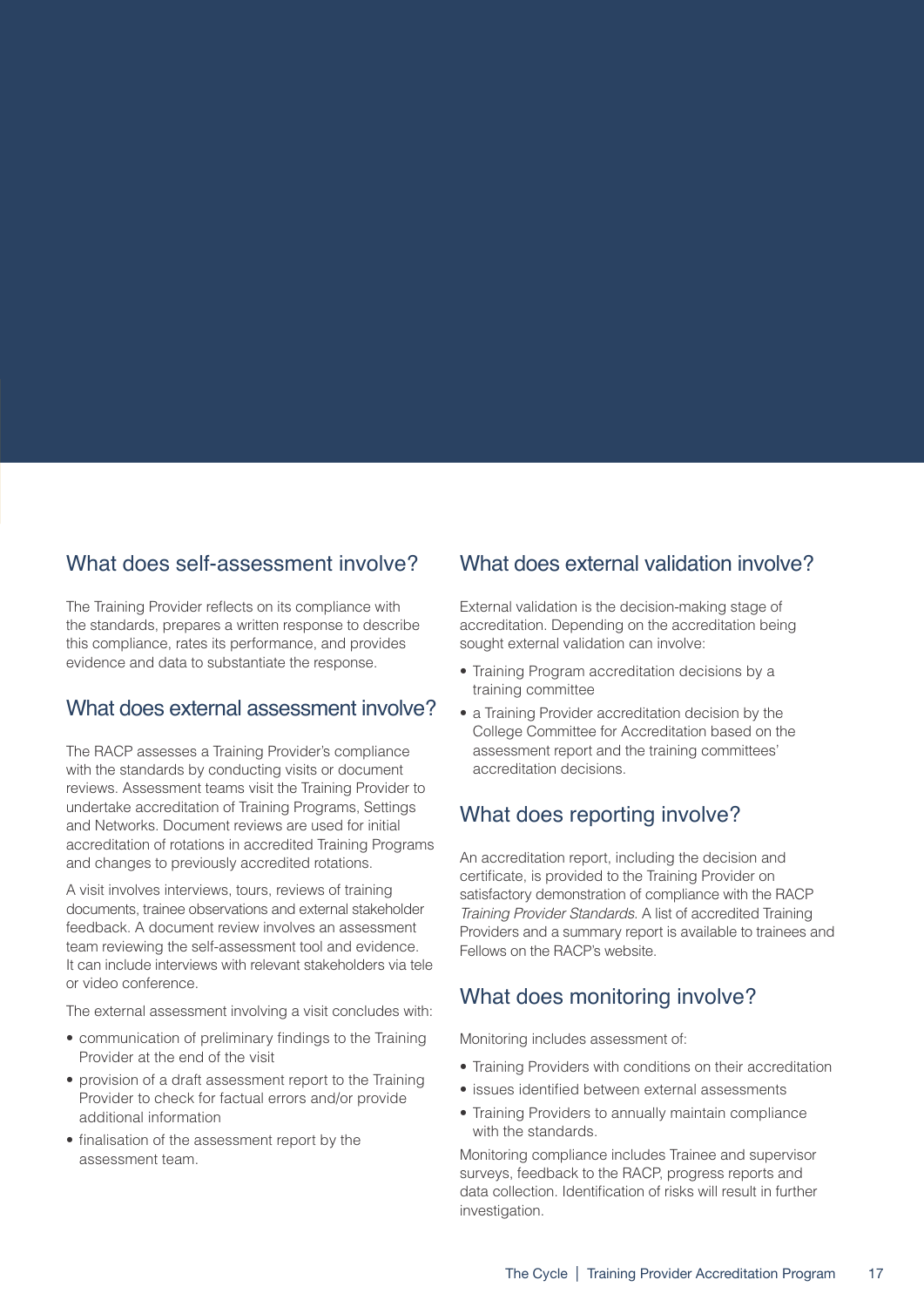## The **Administration**

## Accreditation Process

#### **Training Provider accreditation**

The RACP accredits each separately constituted health Service (Setting) and Training Programs. If a health service has multiple campuses, they are accredited together. A health service located outside Australia or New Zealand is suitable for specialty training if it is accredited by a medical training accreditation agency recognised by the RACP. Training Networks, where they exist, are accredited.

The intensity of accreditation reflects the level of training offered by a Setting. Health services offering training opportunities that are limited both in scope and to a couple of Training Programs, can associate with a health service offering an expanded range of training and be accredited as a single Setting. The Primary Setting expands its training system to coordinate and manage training in the Affiliated Training Setting. While the Affiliated Setting focuses on the delivery of Training Programs and their rotations. A memorandum of understanding exists between the Primary and Affiliated Settings which defines the roles and responsibilities. Following RACP approval of the arrangement, the RACP will determine what will be assessed in each Setting. Primary and Affiliated Settings will be accredited at a single point in time.

Primary Settings form Networks. A memorandum of understanding exists between Primary Settings in a Network. A Network identifies which Primary Setting is responsible for the Network. This is illustrated below in Figure 9.

#### **Time of assessment**

Training Provider accreditation will occur every four years unless College Committee for Accreditation decide otherwise. All the training offered by a Setting will be accredited at the time. A Training Network is accredited at the same time as the Primary Setting responsible for its management.

Where a Primary Setting is in an adult and/or paediatric Basic Training Network, assessment occurs at a time close to the other Primary Settings in the Network.

#### **Length of external assessment**

Visits may take half a day to several days, depending on the number of trainees, Training Programs offered and Networks being accredited. In most circumstances the assessment team travels to relevant locations. Occasionally the team is based at a primary location and telephone and video conferencing are used to assess locations that are geographically separate.

#### **Assessment report**

The assessment report contains ratings and a narrative. The assessment team rates a Training Provider's performance against each standard. The narrative:

- describes the Training Setting and/or Network
- conveys progress, achievements and positive aspects of training
- highlights successful efforts to improve and innovate
- captures areas of non-compliance
- identifies opportunities for improvement
- provides recommendations about the accreditation decision.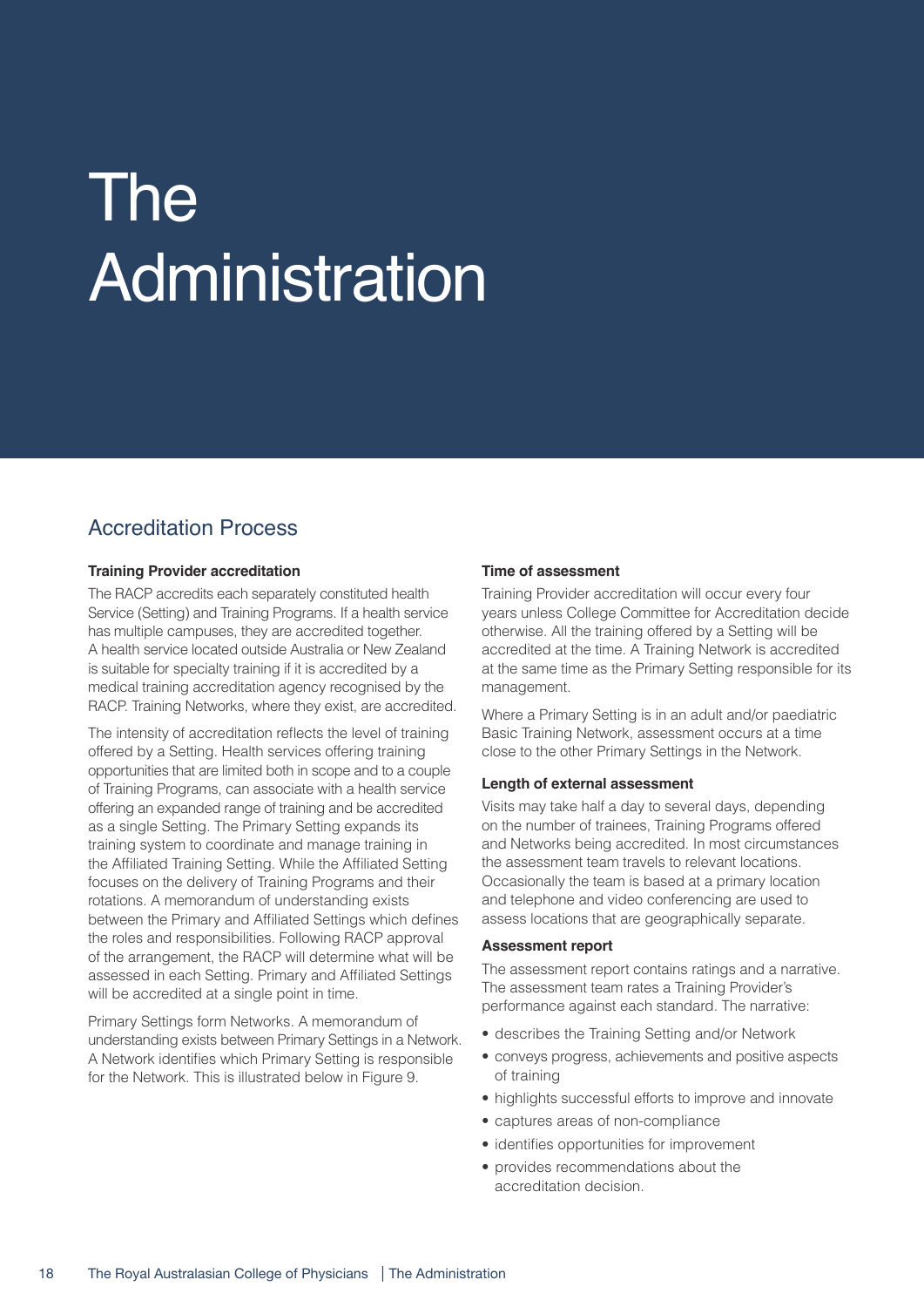

#### **Accreditation status**

There are accreditation decisions for rotations, Training Programs, Settings and Networks. The categories of decisions are outlined in Figure 10. Each decision can include recommendations, conditions and commendations.

Conditional accreditation is applied to Training Providers that do not comply with one or more standards and remediation is required. Provisional accreditation is applied to Training Providers without trainees seeking the opportunity to train. Provisional accreditation enables the provider to commence training and the College Committee for Accreditation to assess the provider's ability to deliver training.

A Training Network and Setting receive an accreditation status which includes an accreditation decision, length of accreditation and capacity to train. Each Training Program receives an accreditation decision, rotation accreditation decisions which include the capacity to train, and the type of trainee that can train. Each Training Program at a Setting is classified and the maximum training duration determined. Table 1 identifies the accreditation status components.

#### **Commendations**

The College Committee for Accreditation acknowledges innovative and quality training practices.

#### **Recommendations**

A Training Provider receives a recommendation when there is substantial compliance with a standard, but improvements are required. Unlike a condition, a recommendation does not require immediate remediation. A provider addresses the recommendation and provides feedback on progress through the monitoring process. Compliance with a recommendation is assessed at the next visit.

If a recommendation is not addressed by the next visit, the College Committee for Accreditation can convert it to a condition.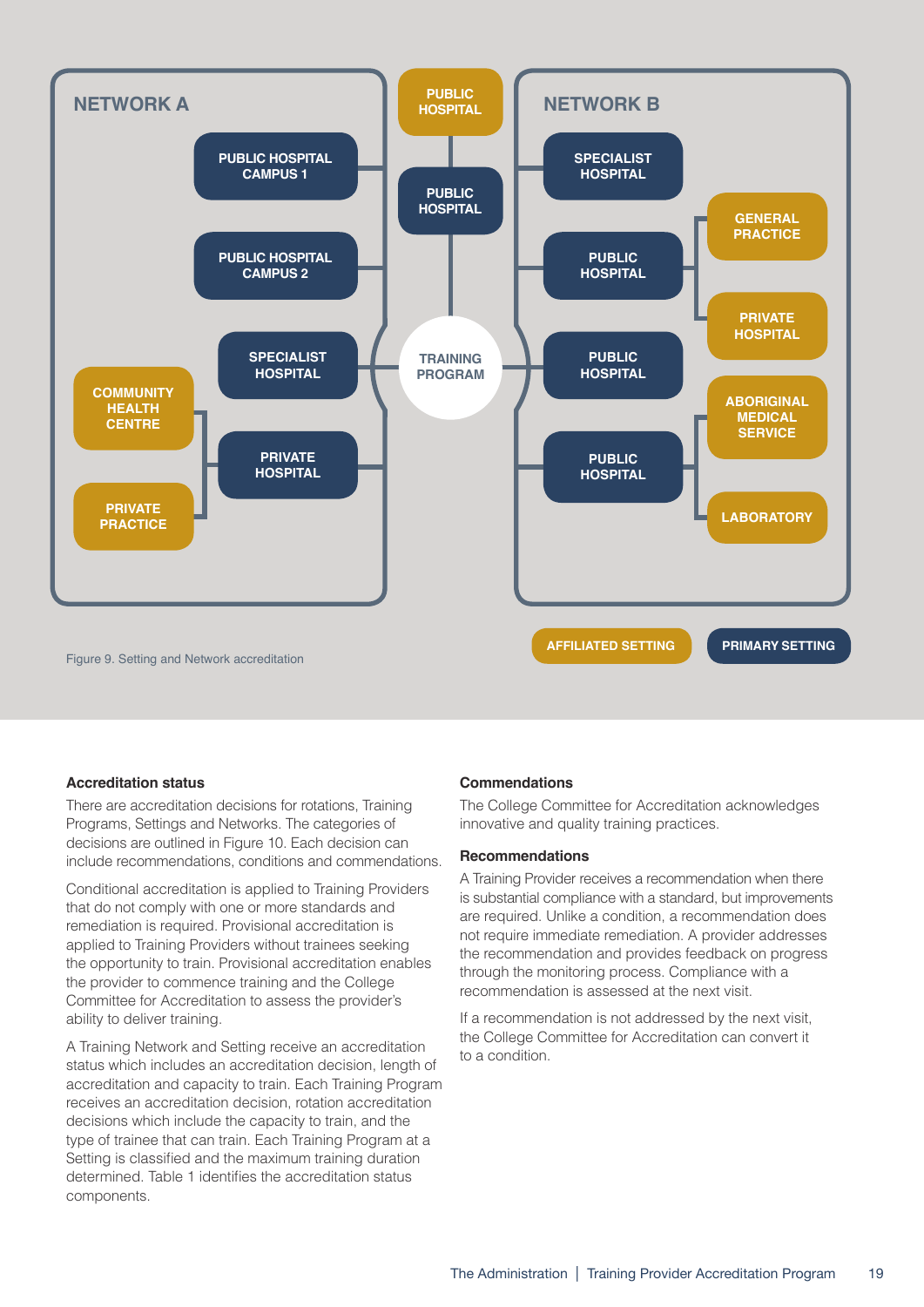**Category Subcategory** 



Figure 10. Accreditation decision categories

| Category                       | <b>Training Program</b> | <b>Training Setting</b> | <b>Training Network</b> |
|--------------------------------|-------------------------|-------------------------|-------------------------|
| <b>DECISION</b>                |                         |                         |                         |
| <b>LENGTH OF ACCREDITATION</b> |                         |                         |                         |
| <b>CAPACITY TO TRAIN*</b>      |                         |                         |                         |
| <b>CLASSIFICATION</b>          |                         |                         |                         |
| <b>DURATION OF TRAINING</b>    |                         |                         |                         |
| <b>TYPES OF TRAINEES</b>       |                         |                         |                         |

#### **\*Number of trainees**

Table 1. Accreditation status components

#### **Conditions**

Non-compliant Training Providers will be issued with conditions that detail the changes required to achieve compliance. Conditions are action-oriented, detail the evidence that must be provided, and outline how the College Committee for Accreditation will assess the action taken by the provider.

The severity of a condition is determined by the impact non-compliance will have on patient or trainee safety, and the ability of the trainee to achieve their learning objectives.

The RACP may:

- define a time by which the condition must be met
- reduce the accreditation cycle length
- modify or limit trainee work activity
- change the training duration length or Training Setting classification
- limit trainee numbers and/or trainee type
- refuse or remove accreditation.

The College Committee for Accreditation assesses conditions using document reviews and visits.

### Quality assurance and improvement

The RACP monitors the accreditation program and makes improvements as required.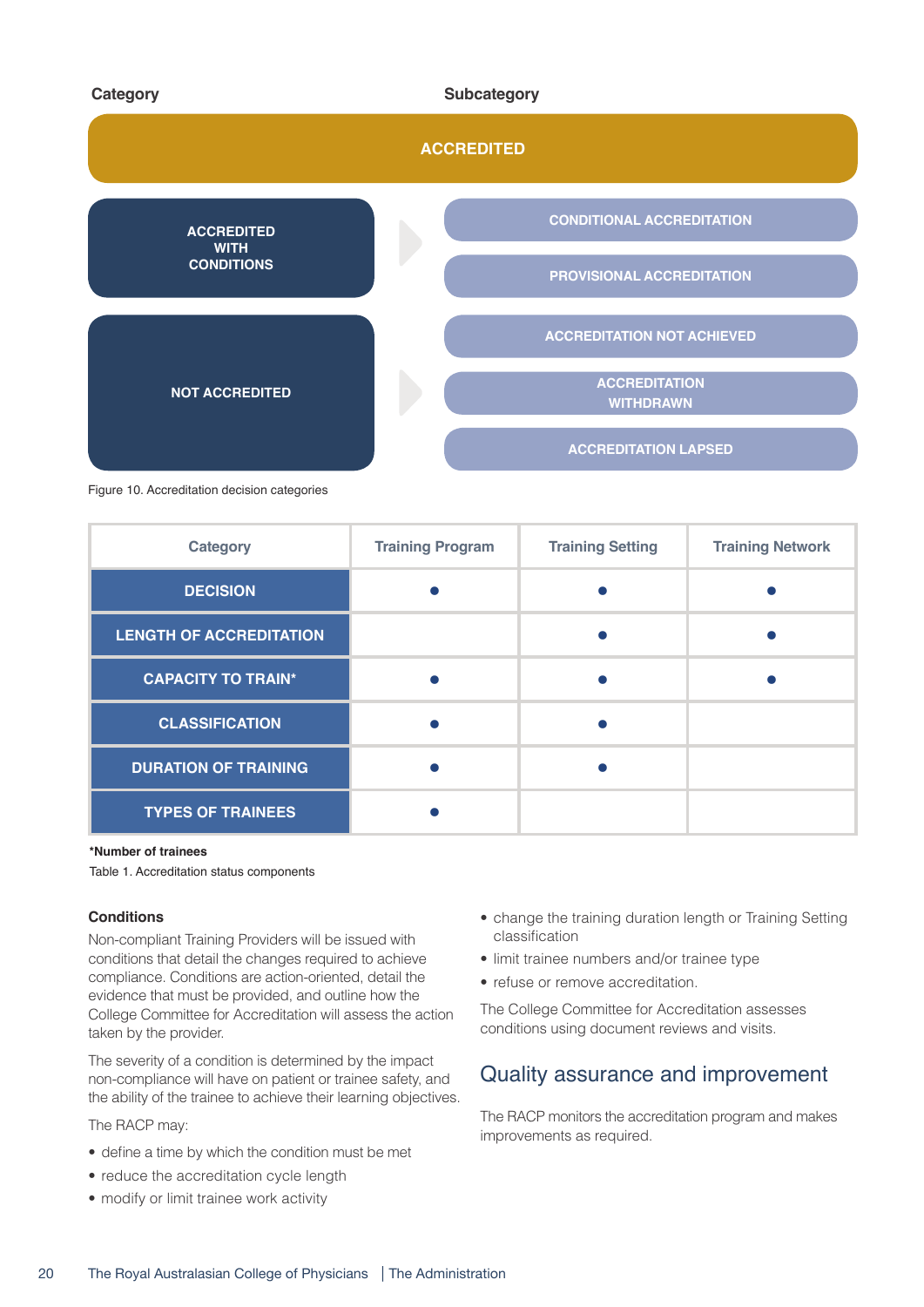## Assessment team

An assessment team primarily consists of part-time assessors. All assessors have their expenses reimbursed and access to continuing professional development points.

At a minimum, the assessment team contains Fellows and trainees with expertise in the Training Programs. Other members can include medical administrators, educationalists and accreditation staff.

The RACP uses established criteria to select and recruit assessors. Assessors are given initial training, are mentored by a senior assessor for their first accreditation, and receive ongoing training and professional development. Assessors must meet the requirements of the role and complete a set number of assessments and professional development activities to continue in their position.

## Services and support

#### **RACP Management**

The accreditation program is supported by a single accreditation unit which is responsible for coordinating the accreditation program and implementing the features below in Figure 8.

#### **Information technology**

The RACP will manage an online system that supports accreditation and is accessible to the Training Provider.

The system will have modules for self-assessment, rotation descriptions, visits, assessment, progress reports and condition tracking.

Training data is collected to capture information on key training parameters, facilitate trainee and supervisor feedback, provide training information to trainees and enable Training Provider benchmarking.

#### **Education services and facilitation**

Training Providers can seek support from the RACP to prepare for accreditation. Educational sessions are available to orientate committee members, educate providers, and upskill assessors.

#### **Documentation**

Processes, tools and guides covering the main processes in the accreditation program are available on the RACP website.



Figure 8. Elements of best practice accreditation process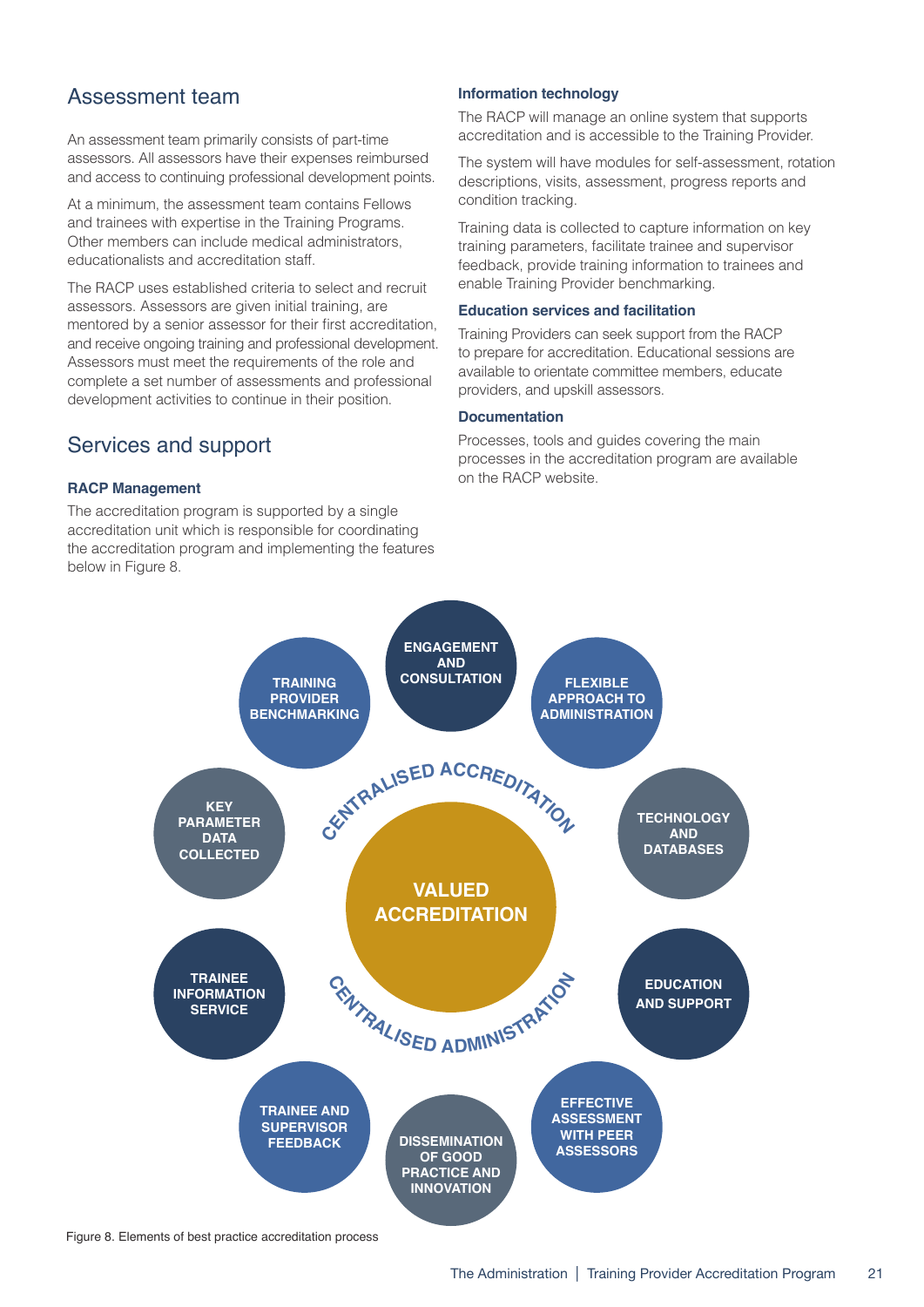## **Definitions**

| <b>Affiliated Training Setting</b> | A health service which offers limited training and is affiliated with a Setting<br>that provides more extensive training through a memorandum of<br>understanding.                                                                                                                                                                                                                                                                                                                                         |
|------------------------------------|------------------------------------------------------------------------------------------------------------------------------------------------------------------------------------------------------------------------------------------------------------------------------------------------------------------------------------------------------------------------------------------------------------------------------------------------------------------------------------------------------------|
| <b>Capacity to Train</b>           | The ability of training providers to deliver a breadth and depth of high quality<br>training which ensures trainees, on entry to the profession, are competent and<br>independent practitioners who perform their duties to a high standard.                                                                                                                                                                                                                                                               |
| Competence                         | A holistic understanding of practice and an all-round ability to perform as an<br>independent medical practitioner.                                                                                                                                                                                                                                                                                                                                                                                        |
| <b>Culture</b>                     | The social and physical environment of a workplace, which includes the<br>approach to management, communication styles, cultural safety and<br>implementation of health and safety.                                                                                                                                                                                                                                                                                                                        |
| <b>Curriculum</b>                  | A statement of the intended aims and objectives, content, assessment,<br>experiences, outcomes and processes of a Training Program, including a<br>description of the structure and expected methods of learning, teaching,<br>feedback and supervision.                                                                                                                                                                                                                                                   |
| <b>Educators</b>                   | A collective term for supervisors and Training Program Directors. In the vast<br>majority of cases, educators are Fellows of the RACP.                                                                                                                                                                                                                                                                                                                                                                     |
| <b>Experiential learning</b>       | Learning and developing through real experience, including day-to-day tasks,<br>new and challenging experiences, helping to solve problems and reflective<br>practice. Also known as experience.                                                                                                                                                                                                                                                                                                           |
| <b>Formal learning</b>             | Learning and developing through structured courses and programs. Also<br>known as education.                                                                                                                                                                                                                                                                                                                                                                                                               |
| Governance                         | The set of relationships and responsibilities established by a health service<br>between its executive and workforce. Governance incorporates laws,<br>directives, policies, processes, customs and conventions that determine how<br>an organisation is directed and administered.<br>Governance arrangements provide the structure through which the<br>organisational objectives, such as training, are set and how the objectives are<br>to be achieved and the mechanisms for monitoring performance. |
| <b>Health service</b>              | A health service is responsible for the governance, administration and<br>financial management of one or more service unit(s) providing healthcare<br>and training.                                                                                                                                                                                                                                                                                                                                        |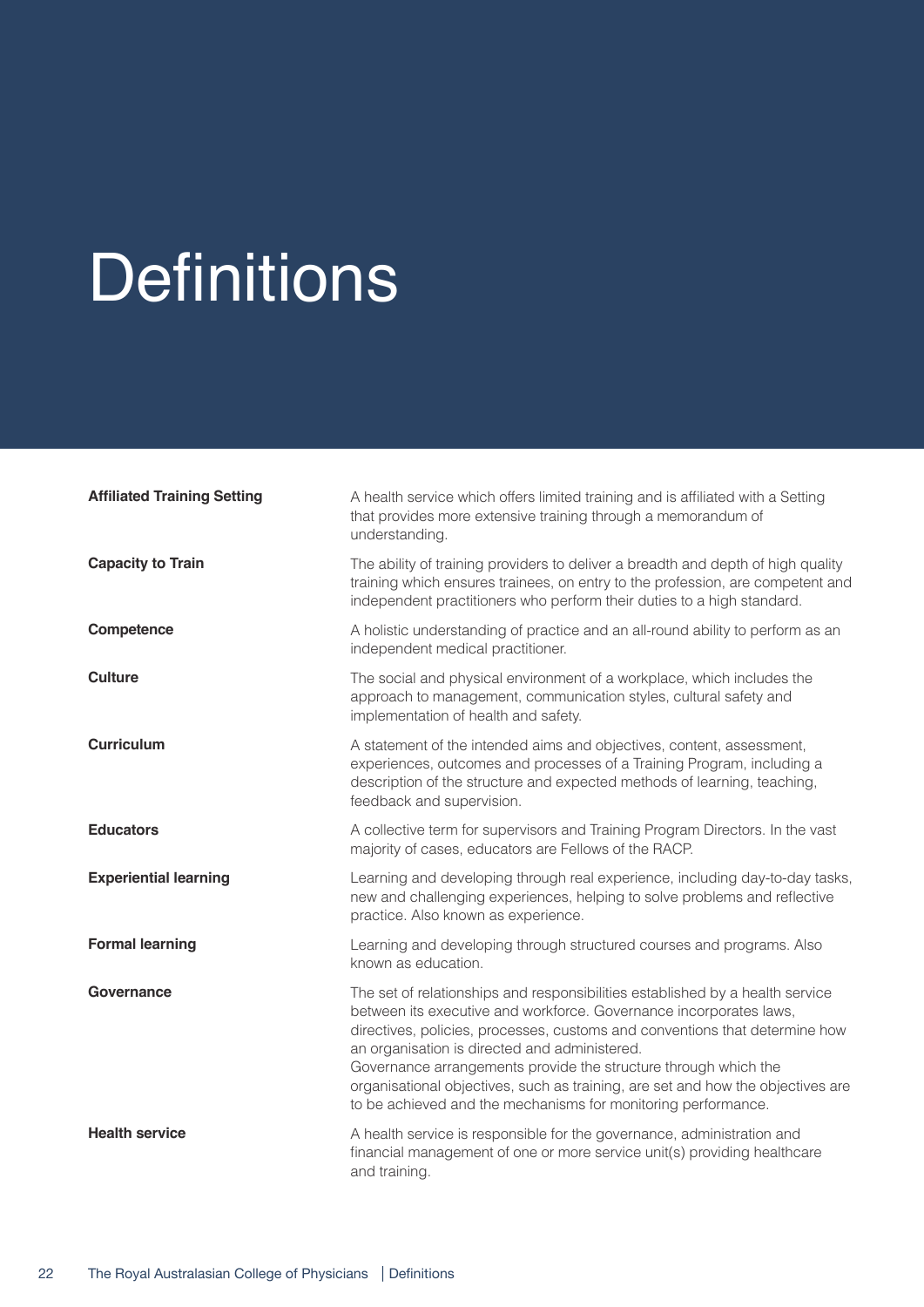| <b>Integrated Training Program</b> | A Training Program offered by a Training Network which delivers the entire<br>workplace based curriculum, and a full range of training experiences,<br>and assesses trainees increasing independence and preparedness<br>for independent practice.                                                                                            |
|------------------------------------|-----------------------------------------------------------------------------------------------------------------------------------------------------------------------------------------------------------------------------------------------------------------------------------------------------------------------------------------------|
| Learning                           | Acquisition of knowledge, skills and behaviour through experience<br>or being taught.                                                                                                                                                                                                                                                         |
| <b>Learning environment</b>        | Physical locations, context and culture in which trainees learn.                                                                                                                                                                                                                                                                              |
| <b>Learning outcomes</b>           | Statements of what the trainee is to accomplish or acquire at the end<br>of a period of training.                                                                                                                                                                                                                                             |
| <b>Network</b>                     | A group of Settings, with a formal agreement, that work together to manage<br>and deliver an Integrated Training Program.                                                                                                                                                                                                                     |
| <b>Physician</b>                   | A doctor who has completed further training in a medical specialty to diagnose<br>and manage complex medical problems. A paediatrician is a physician who<br>specialises in the treatment of infants, children and adolescents.                                                                                                               |
| <b>Protected Time</b>              | Time away from clinical duties for training activities taken by trainees,<br>supervisors and Training Program Directors. Protected time used for formal<br>learning activities, research, examination preparation and training<br>administration, and requires that clinical responsibilities to be covered<br>by peers or senior colleagues. |
| <b>Quality assurance</b>           | The maintenance of a desired level of quality.                                                                                                                                                                                                                                                                                                |
| <b>Quality improvement</b>         | A formal approach to analyse performance and systematic efforts to<br>improve quality.                                                                                                                                                                                                                                                        |
| <b>Rotation</b>                    | Placement of a trainee with a service for a fixed period for the purposes<br>of training.                                                                                                                                                                                                                                                     |
| <b>Setting</b>                     | A separately constituted health service that is responsible for the governance,<br>administration and financial management of a service unit(s) providing health<br>care and training.                                                                                                                                                        |
| <b>Social learning</b>             | Learning and developing with and through others. It includes sharing,<br>coaching, mentoring and feedback, utilising communities and personal<br>networks and other collaborative and cooperative actions.                                                                                                                                    |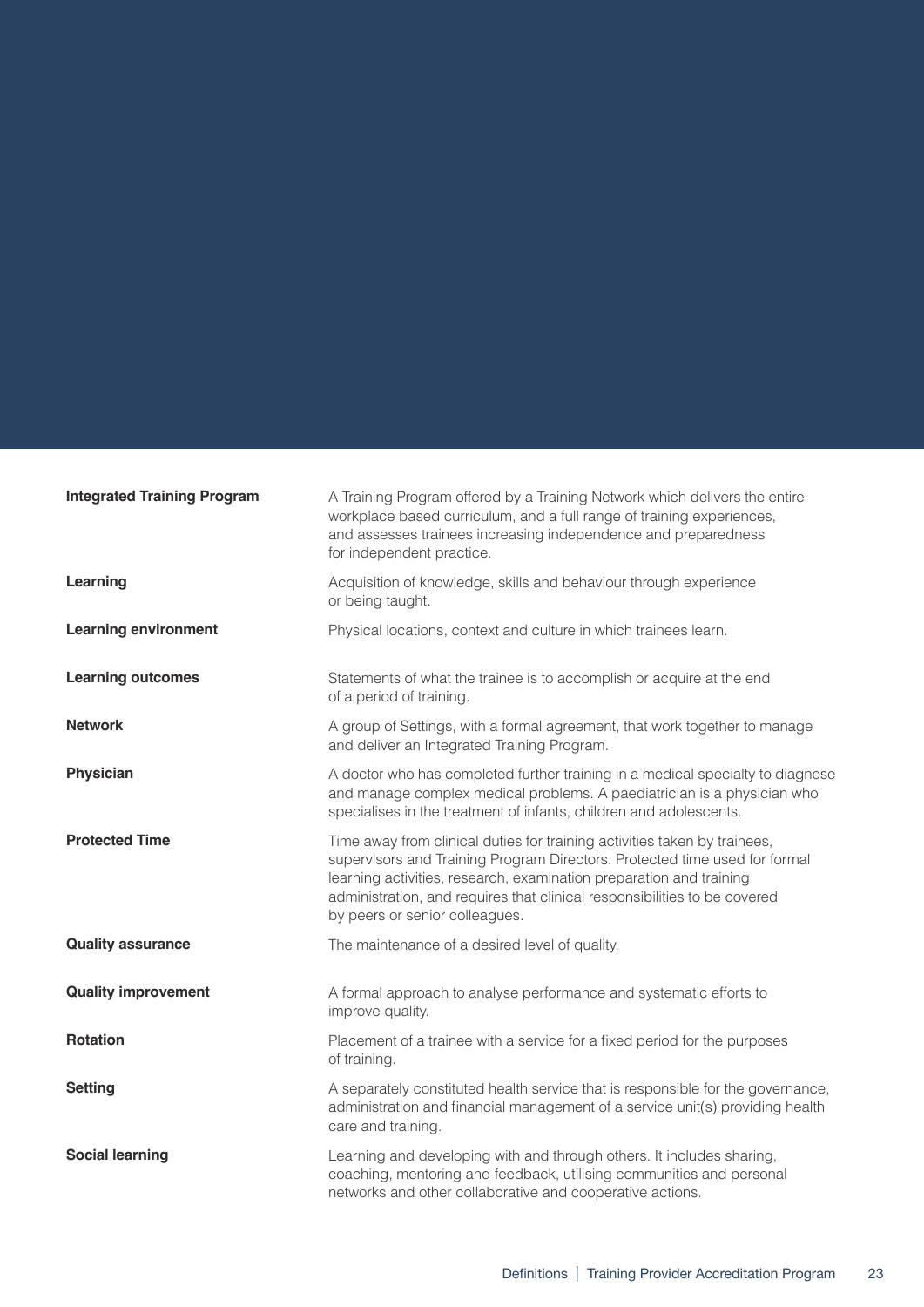## **Definitions**

| <b>Specialty</b>                     | An area of medicine that requires particular sets of knowledge, skills and<br>experience.                                                                                                                                                                                                                                                                                                                                           |
|--------------------------------------|-------------------------------------------------------------------------------------------------------------------------------------------------------------------------------------------------------------------------------------------------------------------------------------------------------------------------------------------------------------------------------------------------------------------------------------|
| <b>Supervision</b>                   | An active relationship between a supervisor and a trainee. In the context of<br>patient care, the trainee is provided with monitoring, guidance and feedback<br>on their professional development. The supervisor engages with the trainee,<br>assesses the trainee's strengths and weaknesses, and responds to their needs<br>to maintain patient safety and to enable the trainee to progress and take on<br>more responsibility. |
| <b>Supervisor</b>                    | Includes advanced training, education, rotation and assistant supervisors.<br>Their combined function is to directly observe, support and oversee individual<br>trainee teaching, learning, assessment and progression.                                                                                                                                                                                                             |
| <b>Theme</b>                         | A domain of training which has a group of related standards that need to be<br>achieved.                                                                                                                                                                                                                                                                                                                                            |
| <b>Trainee</b>                       | A doctor registered with The Royal Australasian College of Physicians to<br>undertake training in one of its Training Programs.                                                                                                                                                                                                                                                                                                     |
| <b>Training</b>                      | Workplace-based experiential, social, formal learning activities and<br>assessment which align to a Training Program's curriculum and requirements.                                                                                                                                                                                                                                                                                 |
| <b>Training Program</b>              | A formal alignment of work-based experiential (rotations), social and formal<br>learning activities and assessment that delivers a curriculum.                                                                                                                                                                                                                                                                                      |
| <b>Training Program requirements</b> | The training components that must be satisfactorily completed prior to the<br>completion of the Training Program.                                                                                                                                                                                                                                                                                                                   |
| <b>Training Provider</b>             | A Training Setting or Training Network that coordinates and delivers workplace<br>components of a Training Program.                                                                                                                                                                                                                                                                                                                 |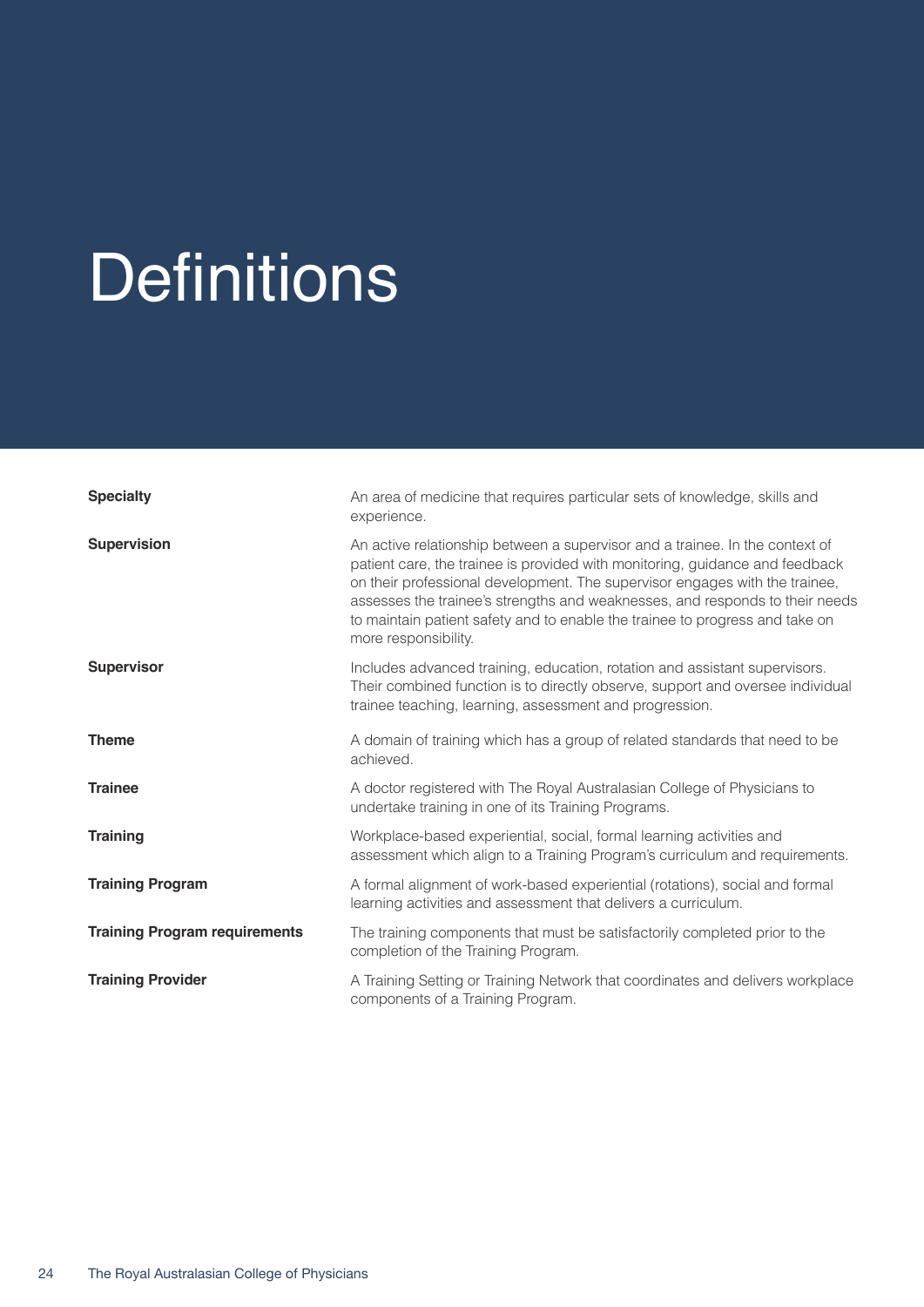Training Provider Accreditation Program 25